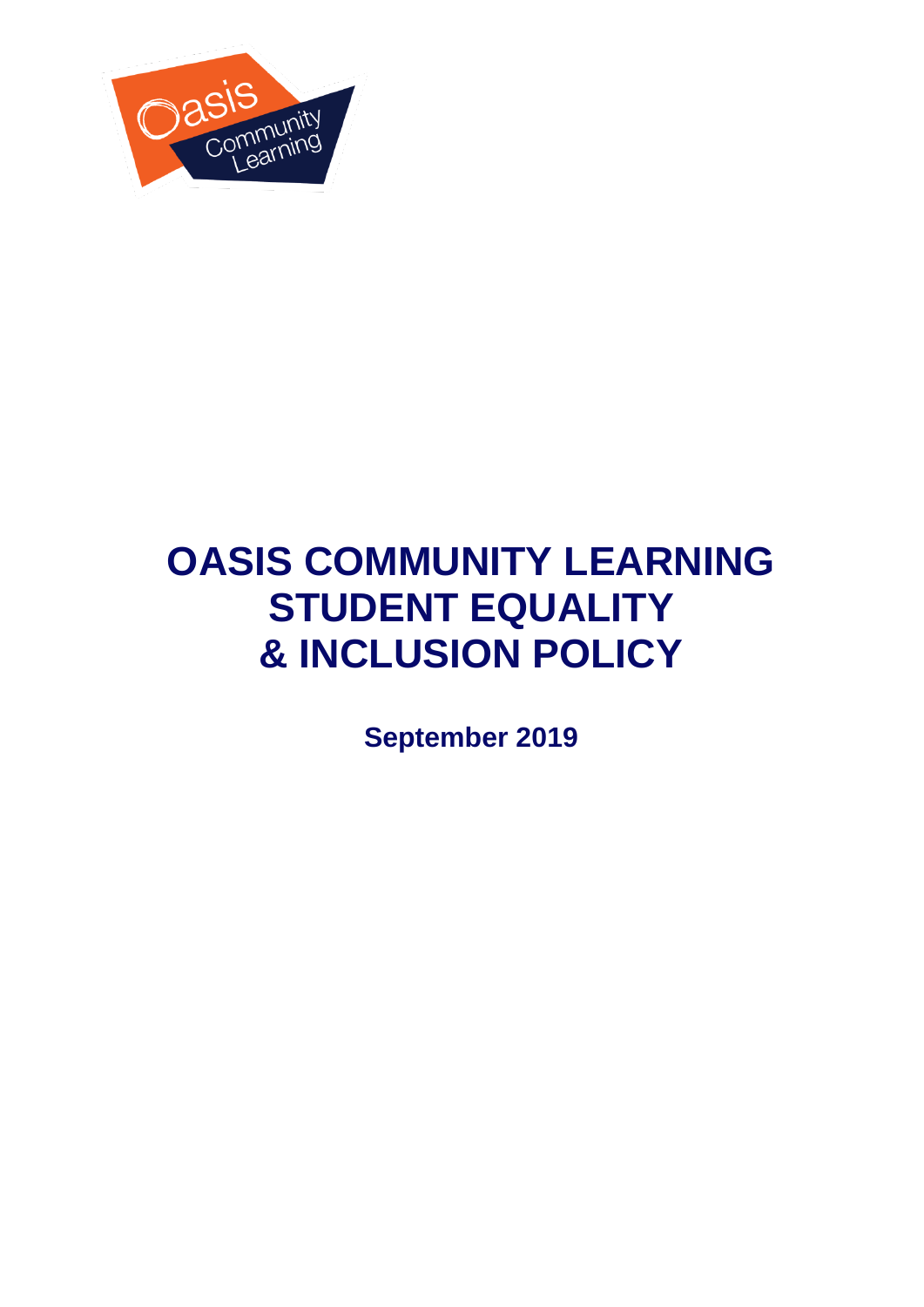

# **Contents**

| National recognition of Best Practice in promoting Equality and Inclusion 12           |  |
|----------------------------------------------------------------------------------------|--|
| Equality of opportunity for students with special educational needs and disabilities12 |  |
|                                                                                        |  |
|                                                                                        |  |
|                                                                                        |  |
|                                                                                        |  |
|                                                                                        |  |
|                                                                                        |  |
|                                                                                        |  |
|                                                                                        |  |
|                                                                                        |  |
|                                                                                        |  |
|                                                                                        |  |
|                                                                                        |  |
|                                                                                        |  |
|                                                                                        |  |
|                                                                                        |  |
|                                                                                        |  |
|                                                                                        |  |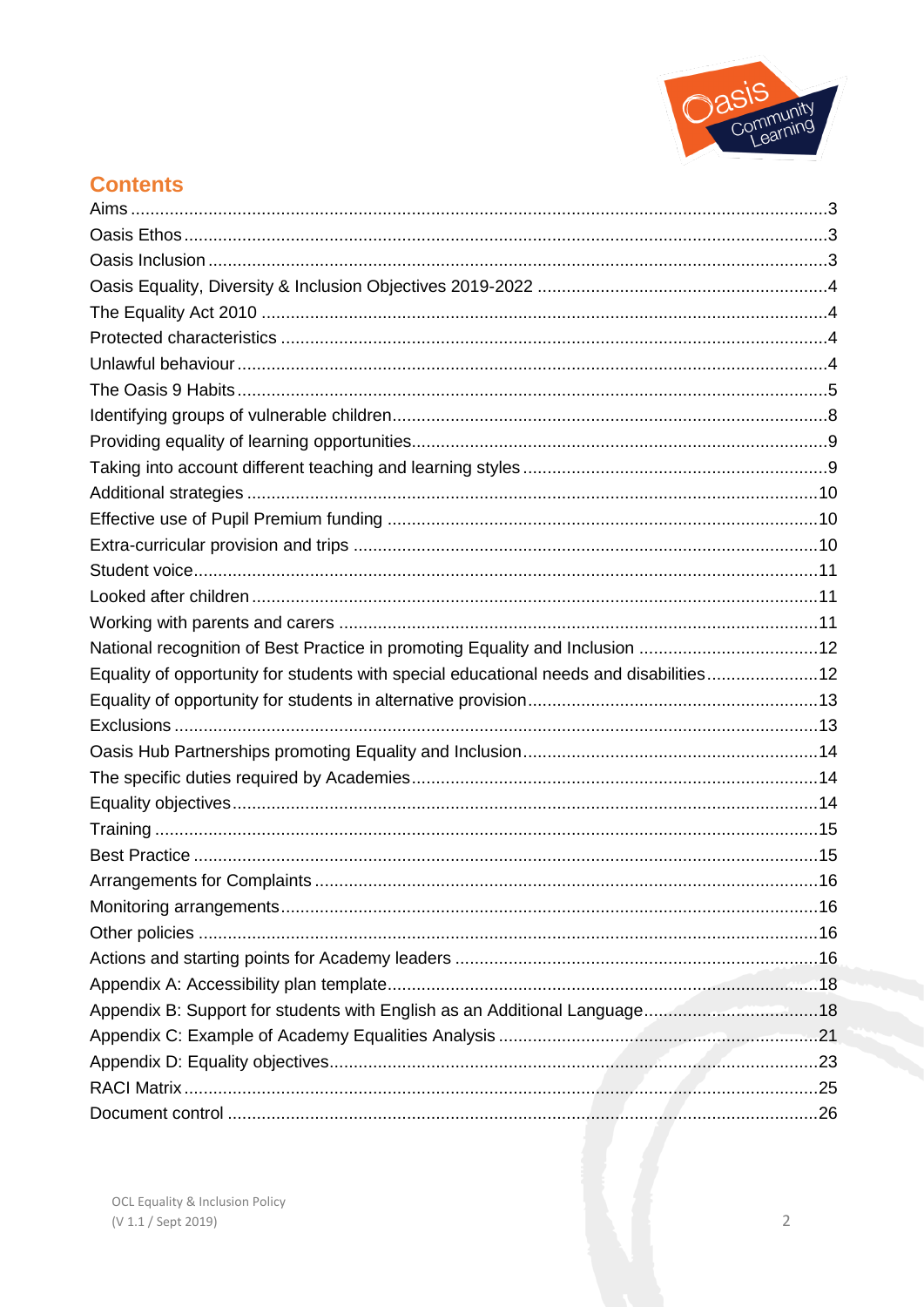

# **OCL Student Equality and Inclusion Policy**

# **Introduction**

At the heart of Oasis is a deep-rooted commitment to inclusion, a desire to treat everyone equally and a respect for differences. These values are a natural outcome or result of Oasis' theology and as a Christ-centred organisation, Oasis believes that everyone is included. Oasis does not seek to impose these beliefs on anyone, but it is committed to ensuring that the behaviours which flow from those beliefs – equality, diversity and inclusion – are implemented in all that is done in the name of Oasis.

Our **Education Charter** details how we work in partnership with our communities to transform lives, where everyone is included, can contribute and is able to reach their God-given potential.

#### <span id="page-2-0"></span>**Aims**

- To ensure equality of opportunity for all our students in all areas of Academy life
- To ensure that individual strengths are recognised and all students achieve their potential
- To remove barriers to learning that can hinder or exclude individual students, or groups of students
- To ensure that all staff are aware of the systems and procedures in place within the Academy so that all students have the opportunity to make progress

## <span id="page-2-1"></span>**Oasis Ethos**

Our ethos is rooted in what we believe and who we are. Equality and inclusion are at the heart of Oasis:

- We have a passion to include everyone
- We have a desire to treat everyone equally, respecting differences
- We have a commitment to healthy and open relationships
- We have a deep sense of hope that things can change and be transformed
- We persevere and keep going for the long haul

#### <span id="page-2-2"></span>**Oasis Inclusion**

Our vision is driven through a passion and commitment to include everyone.

- We believe all our students are precious; we prioritise social inclusion and integration in all we do
- We model and set high aspirations and expectations for every student and member of staff
- <span id="page-2-3"></span> We provide opportunities and experiences for all of our students, as well as their wider families, giving advantage to the disadvantaged

Our aim is to provide an exceptional education for all our students both academically and socially. Our commitment to equality must be communicated to all members of the extended Academy community - including staff, members of the Hub Council, learners, parents/carers and visitors.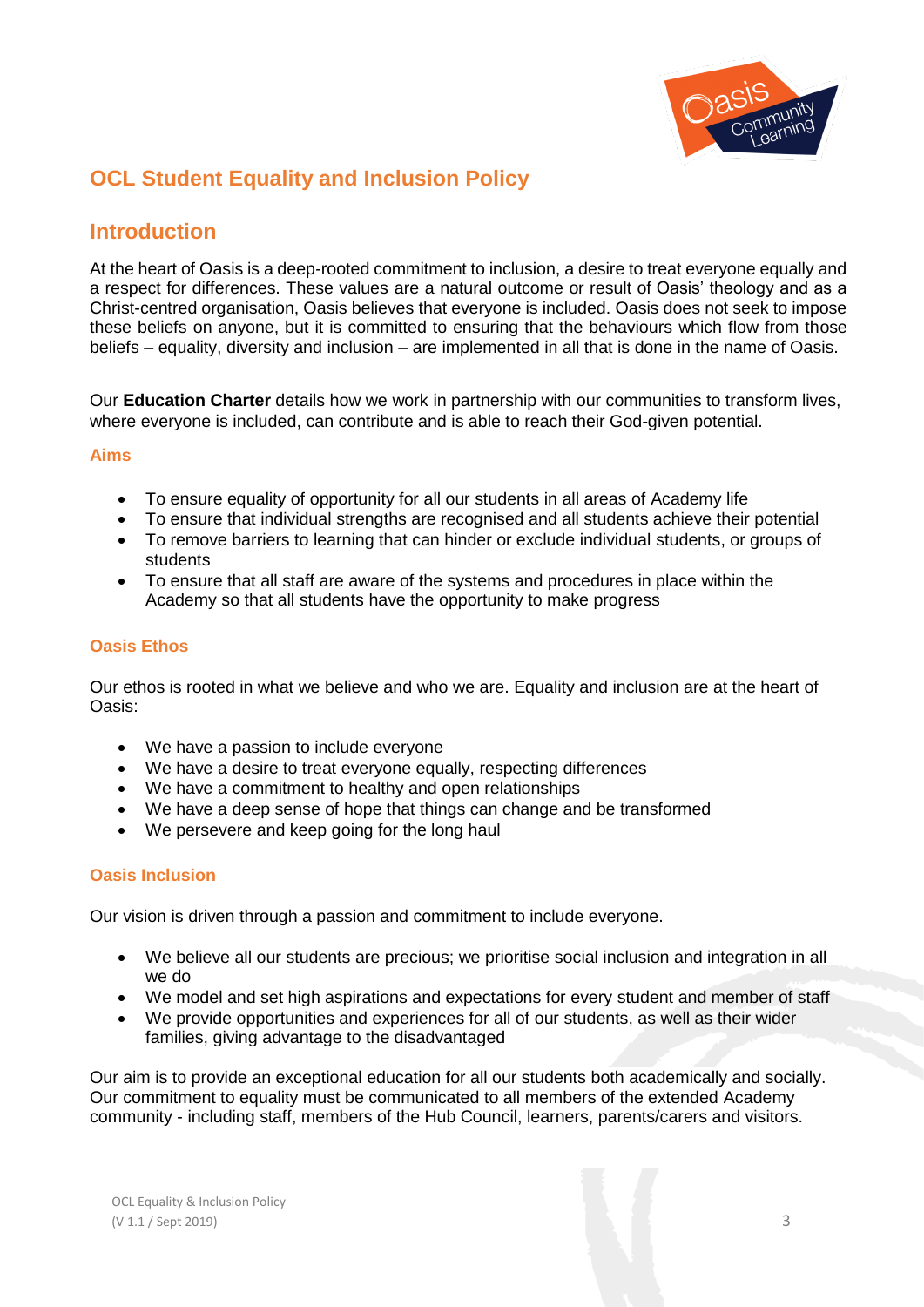

## **Oasis Equality, Diversity and Inclusion Objectives 2019-2022**

Oasis has set up a national steering group of champions from every Academy to implement the following objectives for 2019 - 2022:

- Celebrating, communicating and promoting equality, diversity and Inclusion in all we do;
- Designing and facilitating training for staff, volunteers and students
- Understanding Oasis identifying, monitoring and addressing differential patterns across the protected characteristics in the recruitment, progression and achievement of our staff, volunteers and students;
- Promoting and embedding inclusive learning, teaching and language;
- Embedding good equality, diversity and inclusion practice into our daily activities and decision making processes;
- Identify opportunities to embed equality, diversity and inclusion by conducting equality impact assessments when developing policies or projects.

# **The Equality Act**

The [Equality Act 2010](https://www.gov.uk/guidance/equality-act-2010-guidance) details some key equality provisions for the delivery of education and a duty for public bodies, such as OCL, to have due regard to the need to eliminate discrimination, advance equality of opportunity and foster good relationships between different groups (Public sector Equality Duty). There are three key elements:

- Eliminate discrimination and other conduct that is prohibited by the Act
- Advance equality of opportunity between people who share a protected characteristic and people who do not share it
- Foster good relations across all characteristics between people who share a protected characteristic and people who do not share it.

<span id="page-3-0"></span>The Act also introduced the need for schools to make *reasonable adjustments* for disabled students.

#### **Protected characteristics**

The Equality Act introduced the term 'protected characteristic'. It is unlawful for an Academy to discriminate against a student or prospective student by treating them less favourably because of their:

- sex
- race
- age
- disability
- marriage and civil partnership
- religion or belief
- sexual orientation
- gender reassignment
- pregnancy or maternity

#### **Unlawful behaviour**

The Equality Act 2010 defines four kinds of unlawful behaviour

- **•** direct discrimination
- indirect discrimination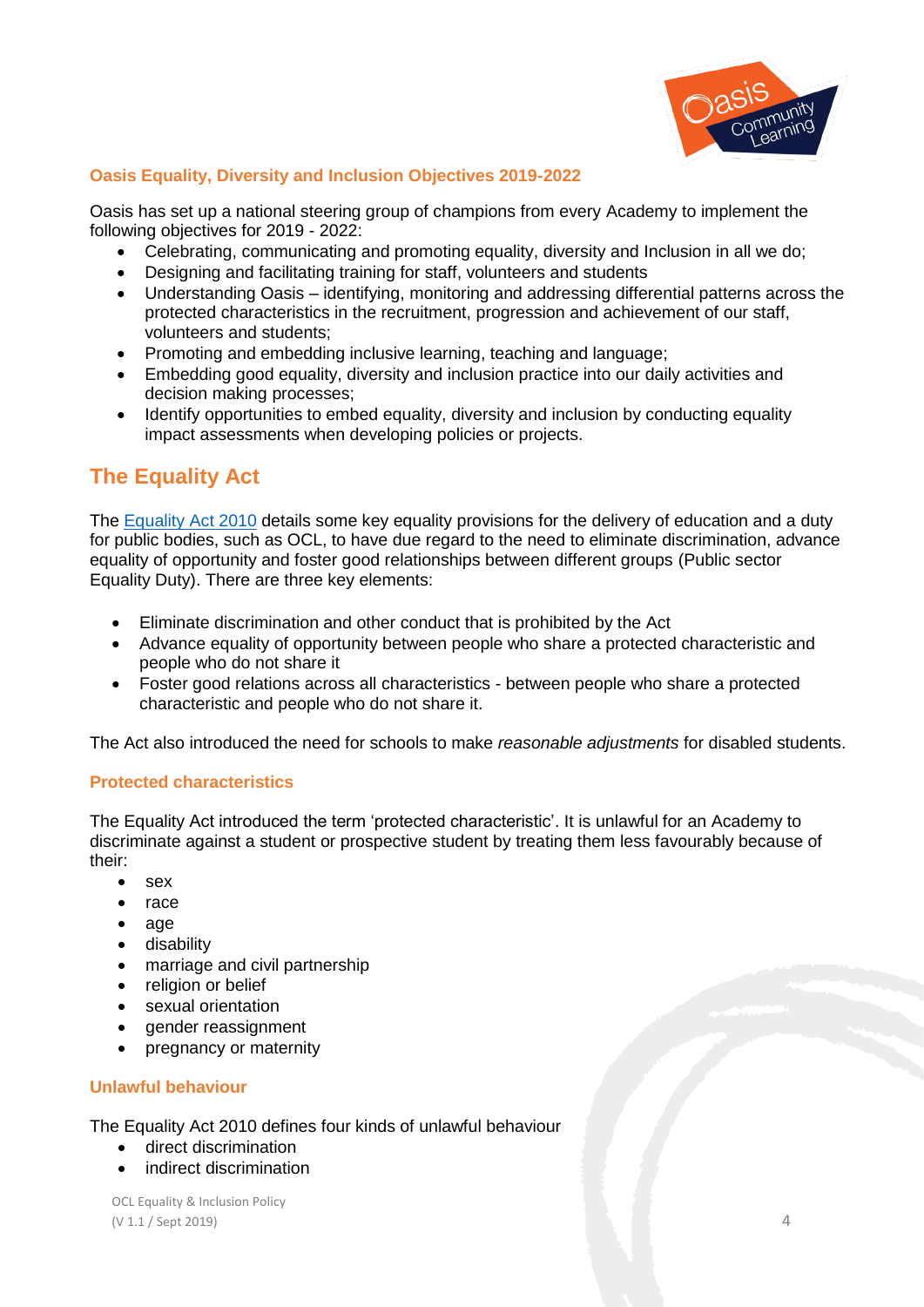

- harassment
- victimisation

*Direct discrimination* occurs when one person treats another less favourably, because of a protected characteristic, than they treat – or would treat – other people.

*Indirect discrimination* occurs when a "provision, criterion or practice" is applied generally but has the effect of putting people with a particular characteristic at a disadvantage when compared to people without that characteristic.

*Harassment* has a specific legal definition in the Act - it is "unwanted conduct, related to a relevant protected characteristic, which has the purpose or effect of violating a person's dignity or creating an intimidating, hostile, degrading, humiliating or offensive environment for that person".

*Victimisation* (including hate crime) occurs when a person is treated less favourably than they otherwise would have been because of something they have done ("a protected act") in connection with the Act

# **The Oasis approach to promoting Equality and Inclusion**

# **The Oasis 9 Habits**

We believe that continually developing our character to become the best version of ourselves is important for every student and staff member alike. Therefore, we actively promote and practise the Oasis 9 Habits. The 9 Habits inspire us to behave in a way that enables us to be our best and bring our best to our learning and the community we are a part of. Being inclusive is a key aspect of character development.

| Compassionate | Patient   | <b>Humble</b>   |
|---------------|-----------|-----------------|
| Joyful        | Honest    | Hopeful         |
| Considerate   | Forgiving | Self-controlled |

To be inclusive we aim to develop an understanding and tolerance of each other through knowledge, mutual respect, forgiveness and believing the best of one another. Individual rights will be respected and choice will be exercised within a culture of self-discipline.

Oasis Community Learning promotes British values through the curriculum. We work with students to tackle issues focusing on PREVENT and extremism.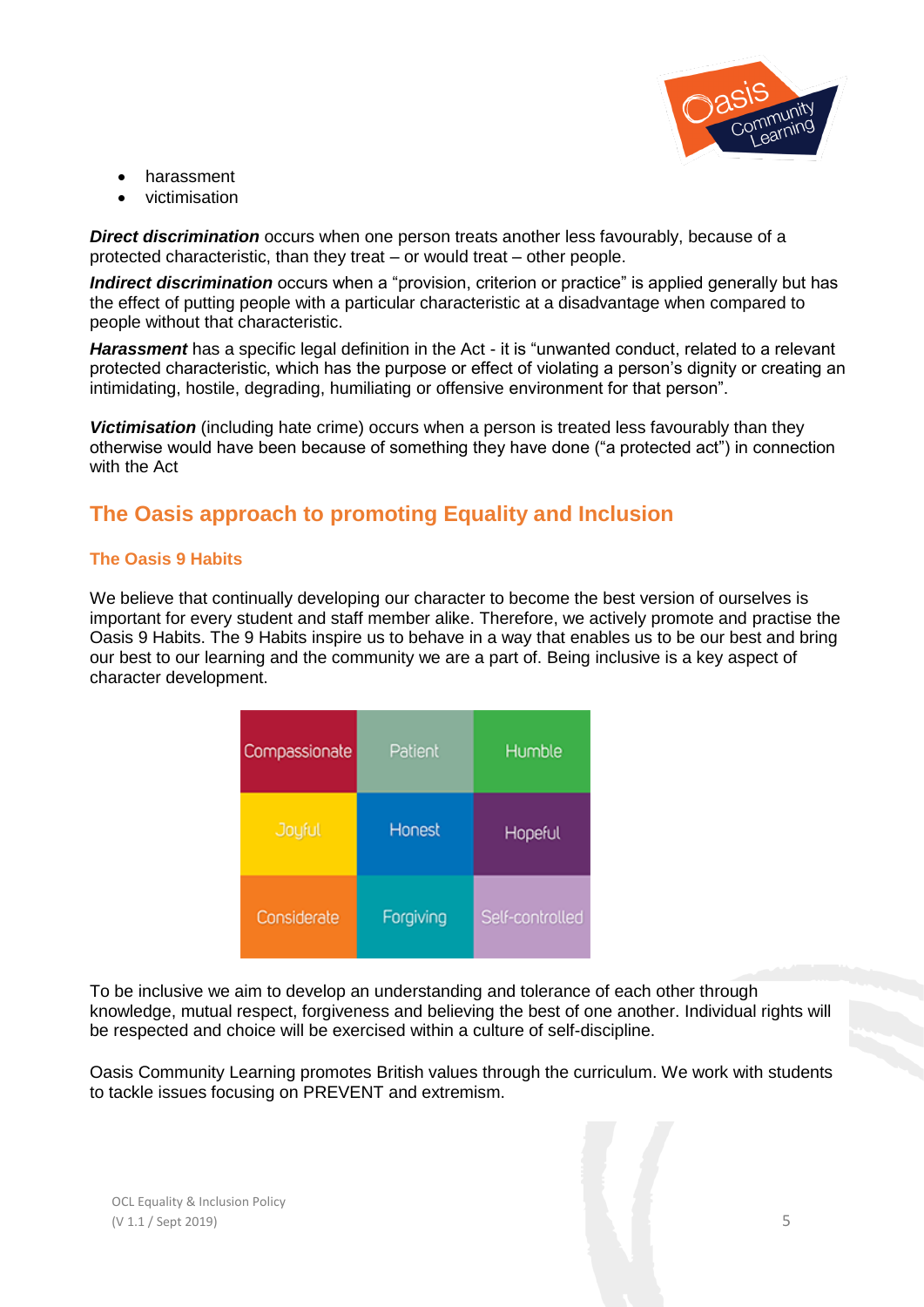

#### **Champions**

Every Academy must have a staff Diversity Champion. Every Hub Council should have an Equality and Diversity Champion, who links in with the Oasis Equality, Diversity and Inclusion national steering group. A number of OCL Academies celebrate Equality and Diversity with an Equality Day each year.

#### **Curriculum**

Academies will need to ensure that the way in which issues are taught does not subject individual students to discrimination. The curriculum must be inclusive so that barriers to learning are removed. For example, ensuring that PSHCE provision is not heterosexist or that English provides a range of works from authors of many diverse backgrounds.

#### **Acts of worship**

The daily act of collective worship, should be of a broadly Christian nature, but leaders should ensure that students are aware of a range of other faiths. Academies will not be acting unlawfully if they do not provide an equivalent act of worship for other faiths.

Acts of worship should be inclusive and promote diversity and equality. Academies are also free to celebrate religious festivals and could not be claimed to be discriminating against students of other faiths if, for example, they put on a nativity play at Christmas or hold a celebration to mark other religious festivals such as Diwali or Eid. *See Oasis Collective Worship Policy (on the Policy Portal via SharePoint)*

#### **Uniforms**

Students should wear the Academy uniform that has the aim of:

- Promoting a sense of pride within the Academy
- Engenders a feeling of community and belonging
- Ensures students feel equal to their peers in terms of appearance

To support inclusivity and equality amongst students, Academy uniforms (including PE sports uniforms) should be explicitly gender neutral. For example, ensuring all students regardless of sex or gender wear trousers as part of the Academy uniform.

In cases of disability or need where uniform may cause harm or distress; student centred discussions should take place with the student, parent/carer and the Academy to decide an appropriate uniform that will take into consideration pride, community and belonging and equality amongst their peers.

The same approach should be undertaken where the pupil and/or parents raises religious issues that may impact on compliance with the Academy uniform. There is no presumption that all requests can be accommodated and it will be for Academy Principals to justify why changes to the uniform policy cannot be made. A parent who is concerned about the Academy's position may raise the matter through the complaints policy.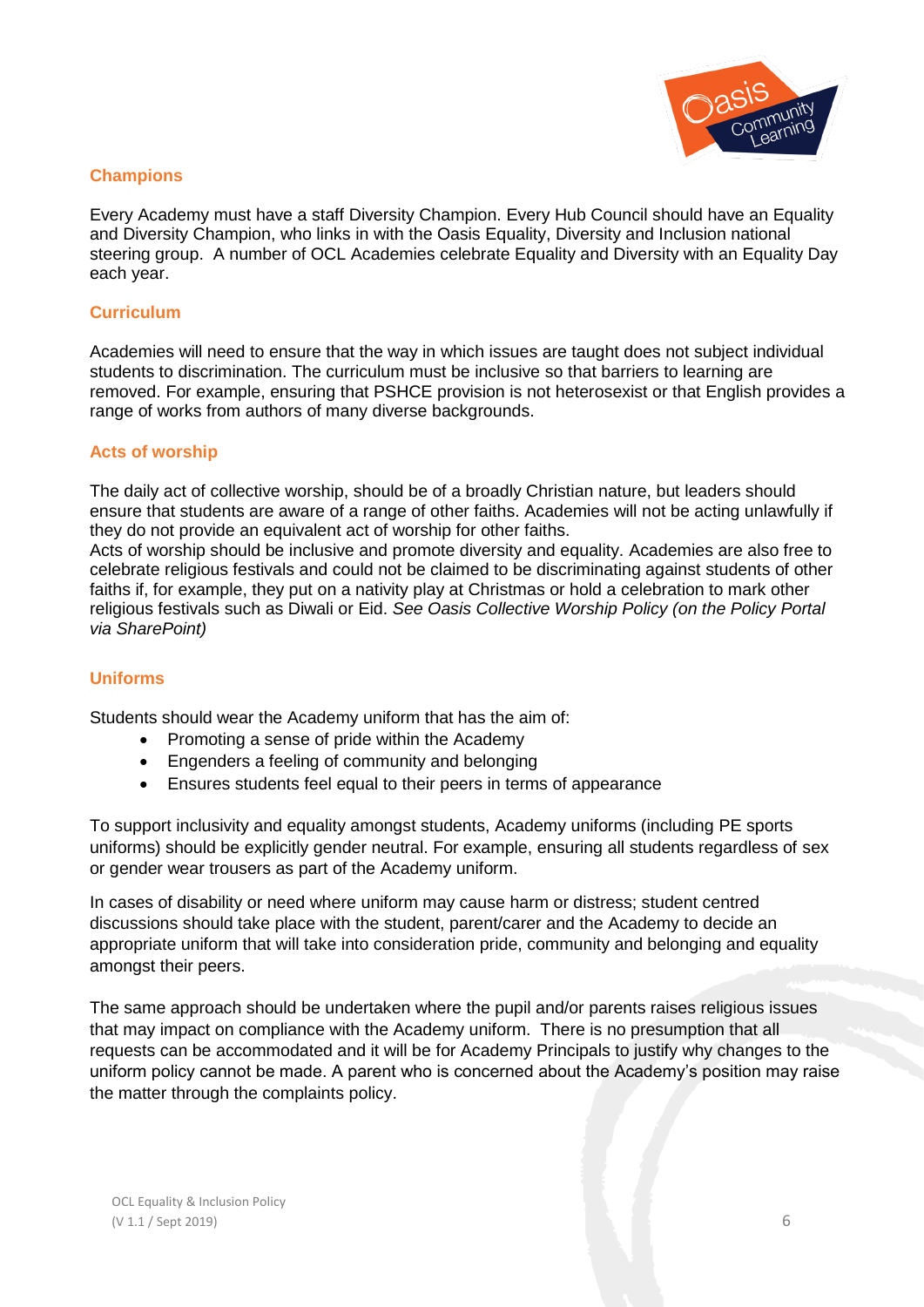

#### **Student leadership titles**

Academies must not use gendered pronouns when discussing student leadership positions within the Academy. Student leadership positions within Academies must have titles that are inclusive for all students from any background. Inclusive leadership titles could include:

- Head prefects/deputy prefects
- Chair/Vice-Chair (of a student panel)
- Captain/Vice Captain (of a class or a student panel)
- Class president

#### **Single sex classes / education**

OCL Academies should generally avoid separating pupils by reference to their protected characteristics such as race, sex or faith. However, it is not necessarily unlawful to have some single sex classes or lessons in a mixed Academy, provided that this does not give students in such classes an unfair advantage or disadvantage when compared to students of the other sex in other classes. The definition of what is lawful, for Academy leaders, is set out below:

"If pupils are separated by sex (or by reference to any other protected characteristic) in specific classes, assemblies and/or for any extra-curricular activities, Academy leaders and governors will be expected to justify to Ofsted and other inspectors, parents and the wider community the reasons for the separation. Where a statutory exception is relied upon, they will be expected to demonstrate that they have considered and documented why the exception applies. Outside the specific statutory exceptions, they should be in a position to demonstrate that separation does not give rise to any detriment because its effect is negligible." *[Gender separation in mixed schools: June 2018](https://assets.publishing.service.gov.uk/government/uploads/system/uploads/attachment_data/file/719398/Gender-separation-guidance.pdf)* 

#### **Single sex sport**

The Equality Act forbids discrimination in access to benefits, facilities and services. However, the Act does contain an exception which permits single sex sports. It applies to participation in any sport or game, or other activity of a competitive nature, where the physical strength, stamina or physique of the average woman (or girl) would put her at a disadvantage in competition with the average man (or boy). But while this exception might permit a mixed Academy to have a boy's only football team, the Academy would still have to allow girls equal opportunities to participate in comparable sporting activities.

# **Anti-Bullying**

Bullying of any kind is unacceptable in our Academies, whether it is on-site or in off-site activities. If bullying or harassment does occur, all students should be able to tell a member of staff and know that incidents will be dealt with promptly and effectively.

Bullying can include:

- **Emotional**  being unfriendly, excluding, tormenting
- **Physical** pushing, kicking, hitting, punching or any use of violence;
- **Racist**  racial taunts, graffiti, gestures;
- **Sexual**  unwanted physical contact or sexually abusive comments;
- **Trans** bullying based on prejudice or negative attitudes, views or beliefs about trans people
- **Sexist** bullying because of their sex or because they may not be perceived to conform to typical gender norms
- **•** Faith because of their religion
- **Social class** because of their background or social class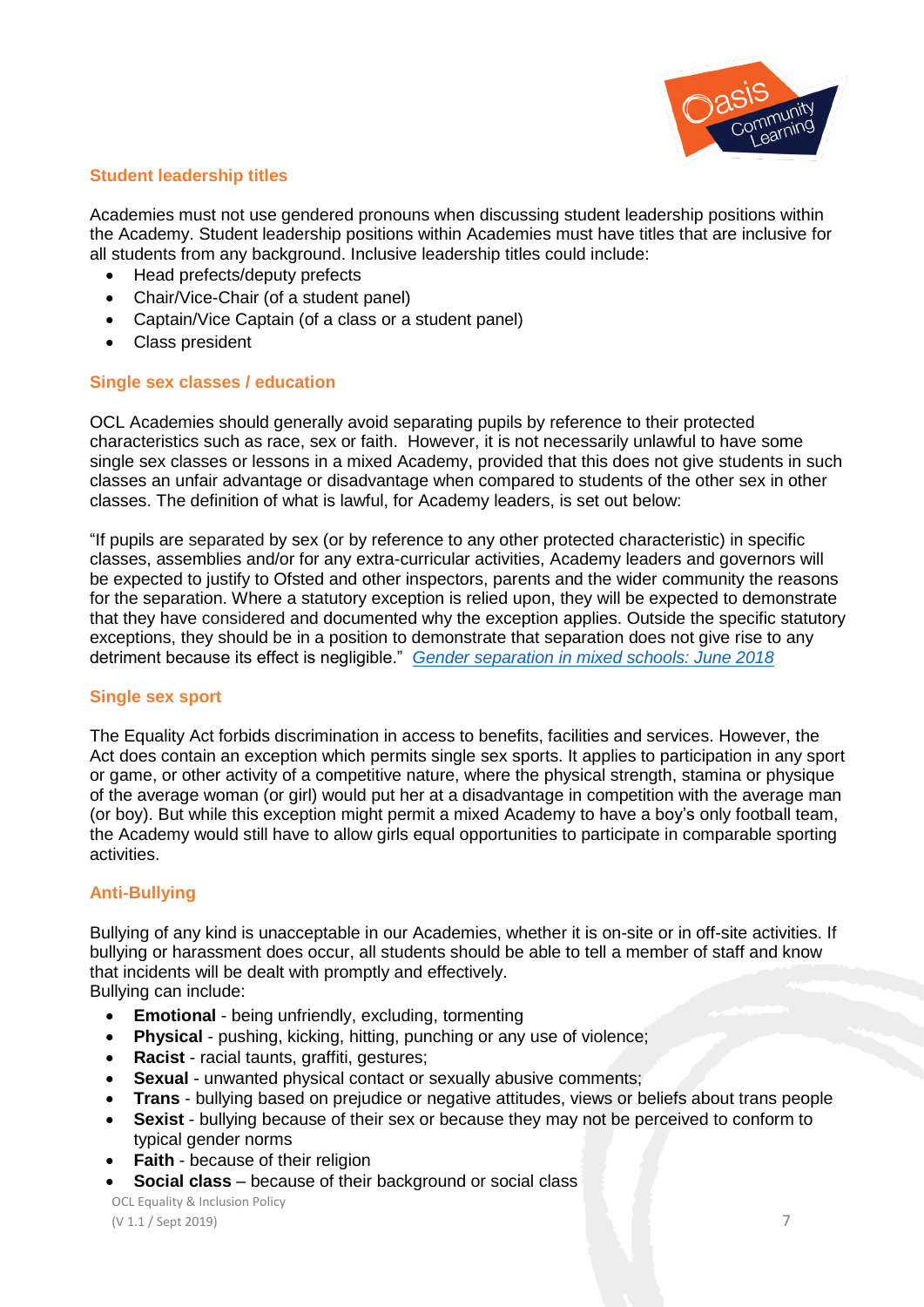

- **Homophobic**  because of, or focussing on the issue of sexuality;
- **Ability**  because of, or focusing on learning and/ or physical disabilities;
- **Verbal**  name-calling, sarcasm, spreading rumours, teasing because of appearance etc.;
- **Cyber**  all areas of internet use, such as e-mail and internet chat room misuse, mobile threats by text messaging, including sexting & calls, misuse of associated technology

The prevalence of bullying must be reported to the Regional Director at least annually.

# **Teaching, learning and assessment**

#### <span id="page-7-0"></span>**1. Identifying groups of vulnerable children**

We actively seek to remove the barriers to learning and participation that can hinder or exclude individual students or groups of students. This means that equality of opportunity must be a reality for all our students. We make this a reality through the attention we pay to the different individuals and groups of students within our Academy including:

- girls and boys
- disadvantaged (based on DfE definition)
- minority ethnic and faith groups
- students who have English as an additional language
- students who have SEND
- more able children / high prior attaining children
- students who are at risk of exclusion
- travellers
- asylum seekers or refugees
- poor attenders
- young carers
- those students with emotional, health, behavioural or social difficulties
- teenage mothers or fathers
- students in particular danger of abusing drugs, alcohol and other substances
- looked after children and those post-adoption
- students with gender identity issues

# **Key questions**

We achieve educational inclusion by continually reviewing what we do, by asking ourselves the following questions:

- do all our students achieve their best?
- do we analyse the achievement of groups and sub groups?
- are there differences in the achievement of different groups of students?
- what are we doing for those students who we know are not achieving their best?
- are our actions effective?
- are we successful in promoting social harmony and preparing students to live in a diverse society?
- are we promoting multilingualism through resources, books in the library, banners and displays?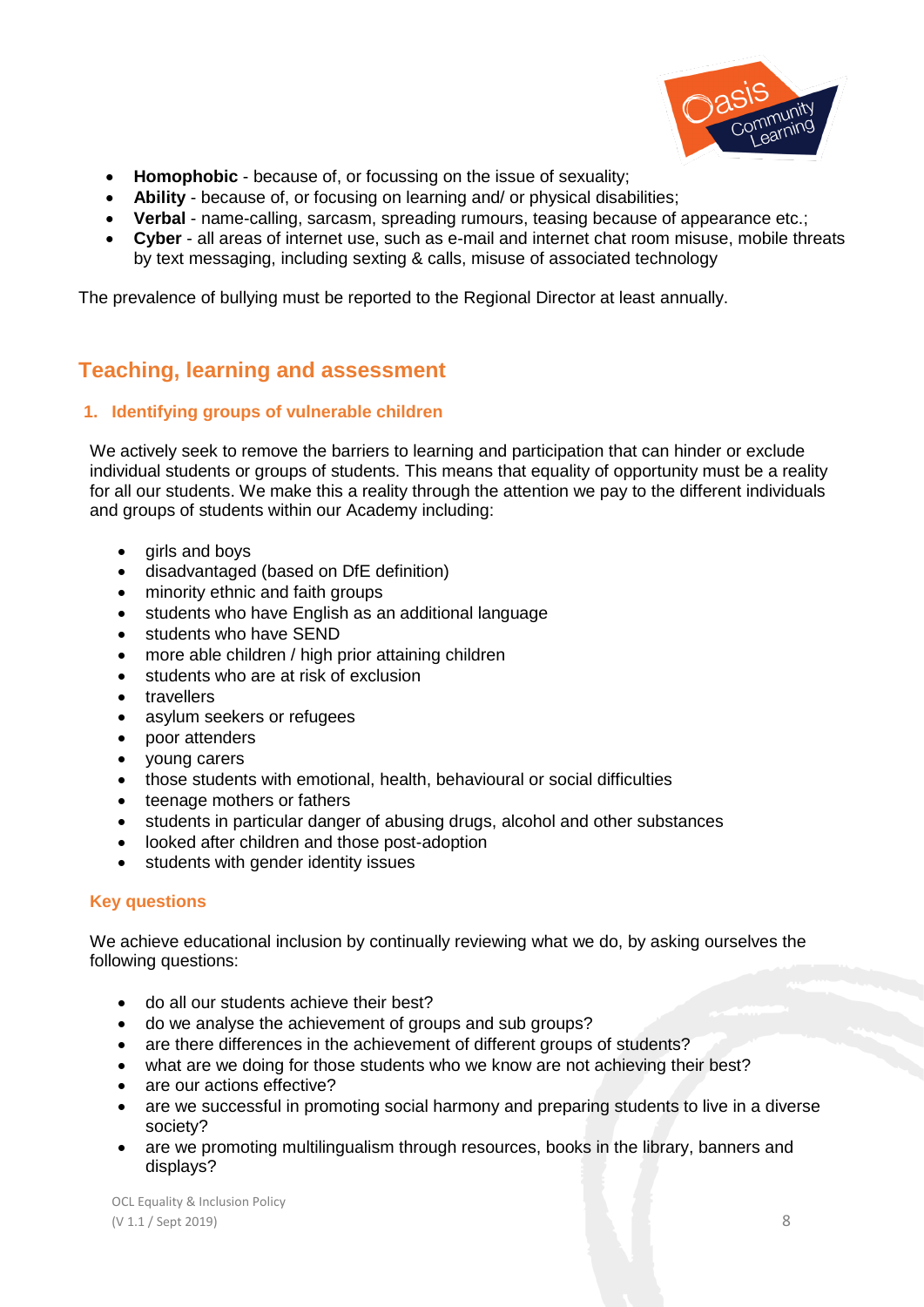

#### <span id="page-8-0"></span>**2. Providing equality of learning opportunities**

In line with the OCL Trust Learning Policy, we aim to give all students the opportunity to succeed and reach the highest level of personal achievement. We analyse the attainment of different groups of students to ensure that all students are achieving as well as they can. We also make ongoing assessments of each student's progress.

Teachers use this information when planning their lessons. It enables them to take into account the abilities of all their students.

For some students, we adapt programmes of learning from a previous phase delivered in age related interest level. If the attainment or progress of students falls significantly below the expected level - using formative and standardised assessments - teachers enable them to succeed by planning work that is in line with their students' individual needs.

Where the attainment or progress of a student significantly exceeds the expected level of attainment, teachers extend the breadth of work within the area or areas for which those students demonstrates a particular aptitude.

Each Academy has a pupil premium champion. A key part of the champion's role is to ensure, that through use of the pupil premium grant barriers to learning are removed, so that achievement of disadvantaged students is in line with all students nationally.

All students are entitled to a broad, balanced and relevant curriculum including access to an EBacc curriculum at Key Stage 4.

The Trust monitors exclusions and attendance by Academy, cohort, group and sub group. Trends are regularly shared with the Oasis Board, Trust leaders and Principals to ensure that there is equality of opportunity and inclusion for all groups of students. If trends are identified Academy leaders will present their actions to reduce inequality through their Academy improvement plan or through their published Equality Objectives. Whole Trust trends are identified through the Trust selfevaluation process and will form part of the Trust Improvement Plan.

We monitor all situations where a student is removed from the Academy's roll so that there are clear reasons and a destination when a student leaves an OCL Academy. Only the Academy Principal can agree to a student being removed from the Academy roll.

One member of the National Education Team has an overview of Attendance and Exclusions. Part of their role is to analyse student data to ensure that there is equality of opportunity and inclusion for all groups across the Trust.

#### <span id="page-8-1"></span> **3. Taking into account different teaching and learning styles**

Teachers and support staff ensure that all students:

- feel secure and know that their contributions are valued
- appreciate and value the differences they see in others
- take responsibility for their own actions
- are taught in groupings that allow them all to experience success
- use materials that reflect a range of social and cultural backgrounds without stereotyping
- have a common curriculum experience that allows for a range of different learning styles
- have challenging targets that enable them to succeed
- participate fully regardless of disabilities or medical needs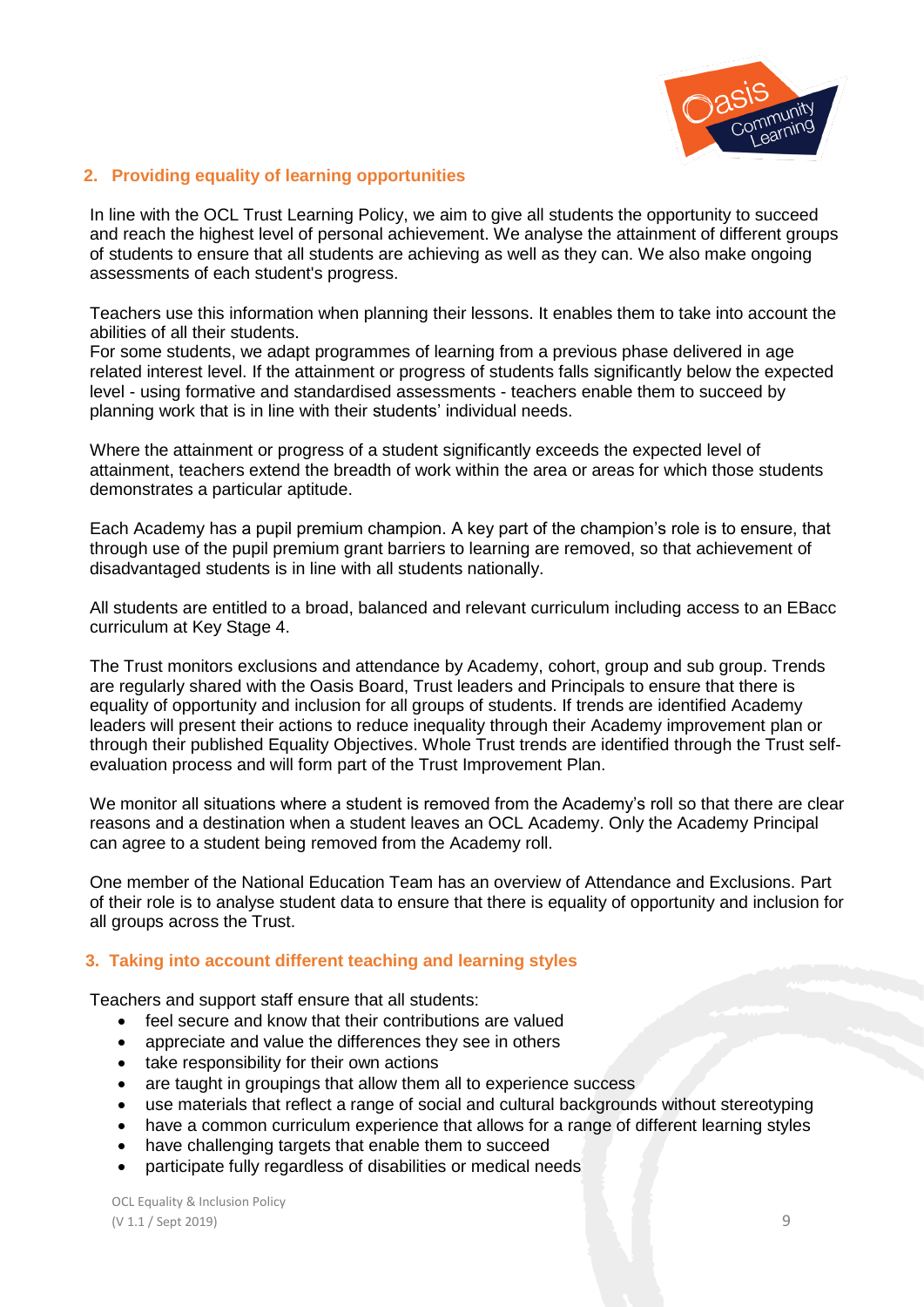

## <span id="page-9-0"></span>**4. Additional Strategies**

We seek to promote inclusion through a wide range of procedures and opportunities, including:

- Individual support plans for students
- Mentoring for students
- A SEN support programme
- Life skills embedded in the curriculum (e.g. 9 habits)
- Daily reflection on the impact of world events
- Curriculum enrichment that will provide opportunities for further personal development
- Close liaison with parents and carers
- Training programmes for staff
- Targeted training programmes to meet specific additional student need
- Identification of vulnerable\* students and additional focus on their progress and well-being
- Student support from external agency staff such as Attendance Improvement Officers, Behaviour Support and Educational Psychologists, Social Workers, Sensory Support Service, School Support Service and medical professionals
- Multi-agency work and support including early help intervention
- Working with employers to bring the realities of the world of work to the students
- Working with other agencies working in the area of social diversity
- Making choices related to literature and visual material used in the Academy
- First day absence contact

#### **5. Effective use of Pupil Premium funding**

It is crucial that Principals and those responsible for Governance ensure that there is clear impact from the use of Pupil Premium funding to ensure that there is equality in outcomes for all groups of students. The funding must break down barriers to learning for those students identified as disadvantaged, so that their achievement matches that of all students nationally.

OCL encourages Principals to use an agreed template to assist with the evaluation of the impact of fund as well as the plan for the forthcoming year. This document is evaluated by the Regional Director and by the Monitoring and Standards Team during the autumn term. Elements of Best Practice are shared, both regionally and nationally. One member of the National Education Team has an oversight of the impact of pupil premium funding across the Trust.

The Trust's Board reviews the impact of pupil premium funding through the analysis of achievement of disadvantaged students in each Academy and through reports from RDs to the Board each term. Board members will question lower achievement for disadvantaged students and ask for a full explanation of the reasons behind the weakness and the actions being taken to address the concerns.

# <span id="page-9-1"></span>**6. Extra-curricular provision and trips**

Trips and extra-curricular provision, including after school clubs, concerts, workshops, trips etc. are a valuable part of Academy provision that can develop and promote individual strengths. Whole Academy planning can include providing activities to celebrate diversity and meet the needs of different groups within the Academy. Individual planning may include making provision to meet individual needs, for example, ensuring that a promising athlete can access the necessary clubs.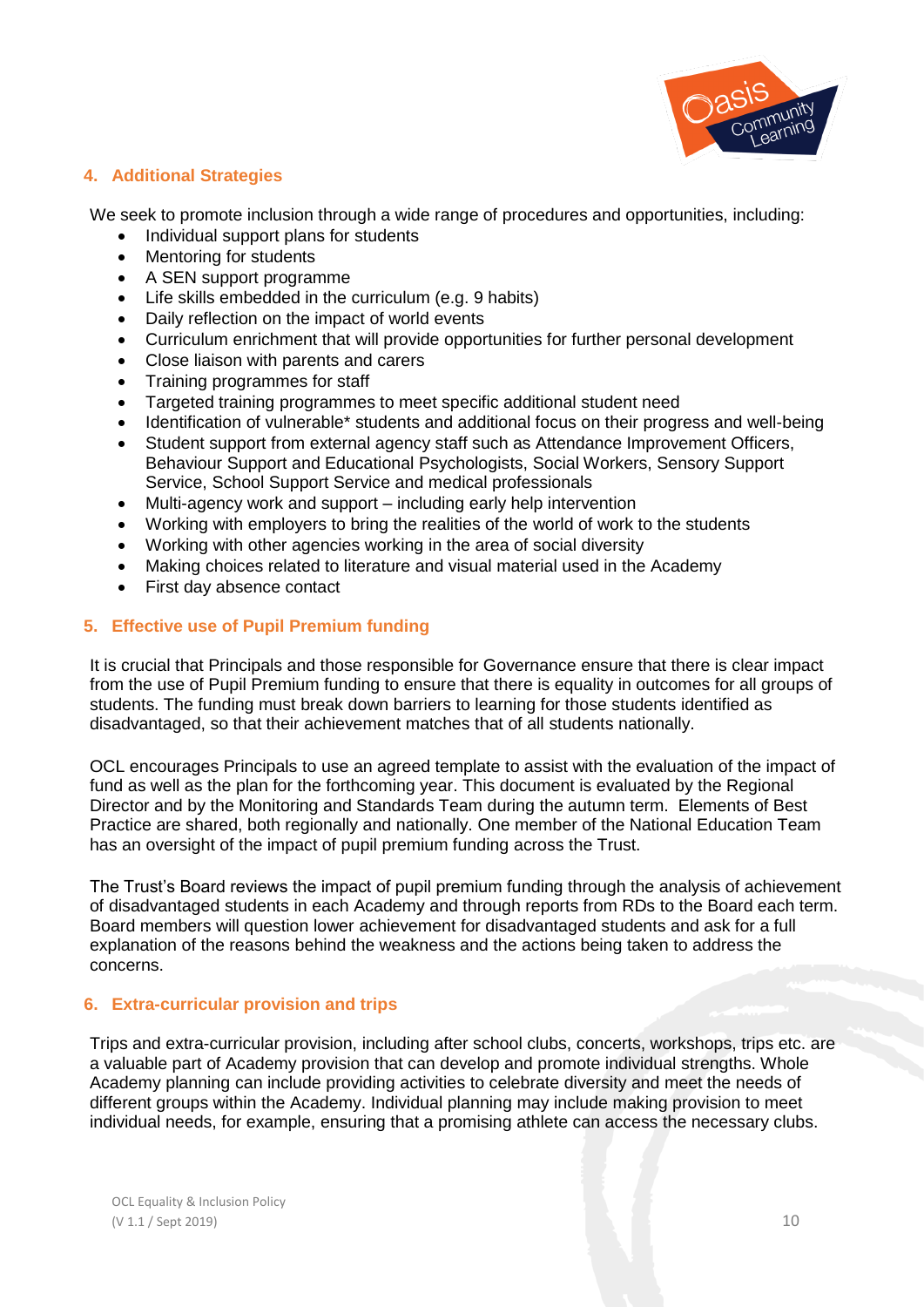

#### <span id="page-10-0"></span>**7. Student voice**

Canvassing the views of students is a useful strategy to secure feedback from students who may be vulnerable and in danger of not being included. Feedback from surveys or target groups will provide foci for improvement or review. As a minimum student voice should be used once a year.

#### <span id="page-10-1"></span>**8. Looked after children**

Academy leaders should designate a member of staff (the designated teacher) as having the responsibility to promote the educational achievement of looked-after children, including those aged between 16 and 18 who are registered students at the Academy. The designated teacher must undertake appropriate training.

The DfE guidance outlines the role of the designated teacher: The designated teacher for looked-after and previously looked-after children.pdf

Regional Directors, through the designated teacher, will hold the Academy leaders to account on how it supports its looked-after and previously looked-after children (including how Pupil Premium funding is used) and their level of progress. Each local authority, will have Virtual School Heads for Looked After Children to provide more strategic support or advice and information for both the child and the Academy.

All looked-after children must have a care plan. The care plan must also include a health plan and a PEP. The PEP is a record of the child's education and training. It should describe what needs to happen for a looked-after child to help them fulfil their potential. It will generally be a local authority responsibility to initiate the PEP, but a joint approach between local authority and Academy will be required to ensure it remains updated and relevant to the student.

#### <span id="page-10-2"></span>**9. Working with parents and carers**

The Academy aims to work in partnership with parents and carers using a range of approaches including by developing Hub partnerships. We also do this by:

- working effectively with all other agencies supporting students and their parents
- giving parents and carers opportunities to play an active and valued role in their child's education. For example, feedback from surveys or target groups will provide foci for improvement or review
- making parents and carers feel welcome
- encouraging parents and carers to inform the Academy of any difficulties they perceive their child may be having or other needs the child may have which need addressing
- instilling confidence that the Academy will listen and act appropriately
- focusing on the student's strengths as well as areas of additional need
- allowing parents and carers opportunities to discuss ways in which they and the Academy can help their child
- agreeing targets for all students, in particular, those not making expected progress and, for some students identified as having special educational needs, involving parents in the drawing-up and monitoring progress against these targets
- keeping parents and carers informed and giving support during assessment and any related decision-making process
- making parents and carers aware of the Parent Partnership services available as part of the Local Offer
- providing all information in an accessible way, including, where necessary, translated information for parents with English as an Additional Language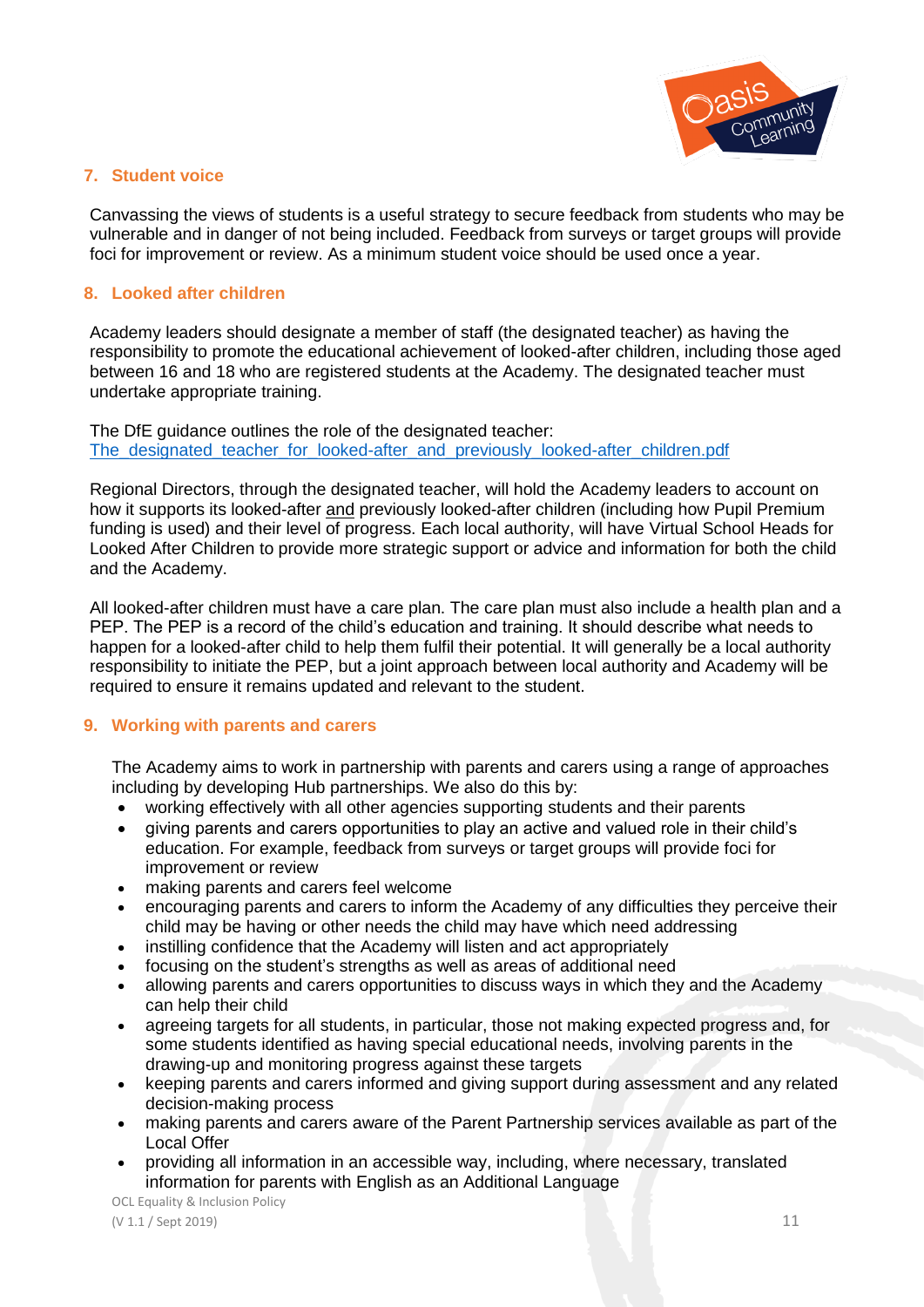

# <span id="page-11-0"></span>**10. National recognition of Best Practice in promoting Equality and Inclusion**

- A number of OCL Academies have secured the IQM to demonstrate their particular level of inclusivity. For example OA Johanna and OA Foundry. Further details can be found at: [IQM](https://iqmaward.com/)  [award](https://iqmaward.com/)
- OA Lords Hill and OA Mayfield have successfully gained the EQualities Award [EQualities](http://www.equalitiesaward.co.uk/)  [award](http://www.equalitiesaward.co.uk/)
- Oasis Academy Mayfield has successfully gained the Educate and Celebrate Gold inclusive LGBT award - [Educate and Celebrate Award](http://www.educateandcelebrate.org/award/)
- Harpur Mount, Ryelands and Lord's Hill have the [Stonewall](https://www.stonewall.org.uk/get-involved/get-involved-education/secondary-schools/stonewall-school-champion-awards) Bronze Award Stonewall [School Champion Award](https://www.stonewall.org.uk/get-involved/get-involved-education/secondary-schools/stonewall-school-champion-awards)
- OA Foundry, OA Mayfield, OA MediaCityUK and OA Watermead have been recognised as [Schools](https://schools.cityofsanctuary.org/schools-of-sanctuary-in-action/list-of-schools-of-sanctuary/) of Sanctuary for their work in reducing inequality and increasing inclusion - Schools [of Sanctuary](https://schools.cityofsanctuary.org/schools-of-sanctuary-in-action/list-of-schools-of-sanctuary/)

#### **Equality of opportunity for students with special educational needs and disabilities**

Some students in our Academies have disabilities. We are committed to meeting the needs of these students as we are to meeting the needs of all groups of students within our Trust. Under the requirements of the Equality Act 2010. All reasonable steps are taken to ensure that these students are not placed at a substantial disadvantage compared to non-disabled students i.e. making reasonable adjustments

**Accessibility plans** are in place in each Academy, as per [Equality Act 2010 -](http://www.legislation.gov.uk/ukpga/2010/15/schedule/10) schedule 10, [paragraph 3](http://www.legislation.gov.uk/ukpga/2010/15/schedule/10) (see Appendix A).

These plans ensure that:

- disabled students have full access to all areas of learning
- Academy routines and the curriculum are reviewed to ensure that disabled students are not placed at a disadvantage
- Academies will use specialist furniture and equipment for students with specific physical needs
- disabled students can take advantage of all that the Academy has to offer

Teachers modify their learning and teaching expectations as appropriate for students with disabilities. For example, they may be given additional time to complete certain activities or modify teaching materials. In their planning, teachers ensure that they give students with disabilities the opportunity to develop skills in practical aspects of the curriculum.

Students who are taught in our SEND Resource Bases have regular opportunities to integrate in the mainstream Academy so that they have equality of opportunity in terms of provision and opportunity, including extra-curricular activities

Teachers and support staff ensure that the work undertaken by disabled students:

- takes account of their pace of learning and the equipment they use
- takes account of the effort and concentration needed in oral work or when, for example, using vision aids
- is adapted or offers alternative activities in those subjects where students are unable to manipulate tools or equipment, or use certain types of materials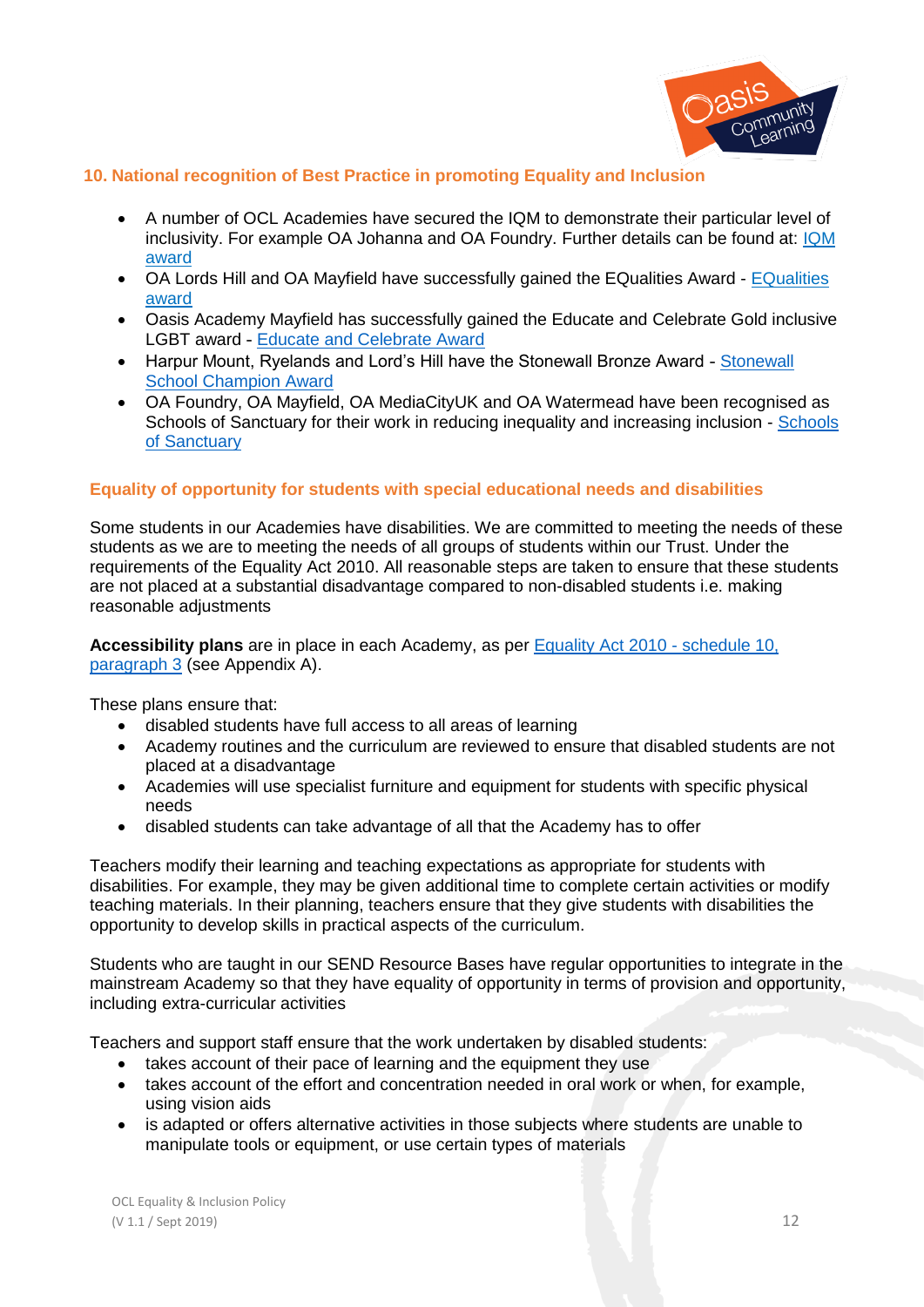

- allows opportunities for them to take part in educational visits and other activities linked to their studies
- includes approaches that allows hearing-impaired students to learn about sound in science and music, and visually impaired students both to learn about light in science and also to use visual resources and images both in art and design and in design and technology
- uses assessment techniques that reflect their individual needs and abilities
- takes account of students whose disabilities impact upon their behaviour and make reasonable adjustments to accommodate this

#### <span id="page-12-0"></span>**Equality of opportunity for students in alternative provision**

In OCL, an alternative provision (AP) may be considered to support a student's learning, progress, behaviour and/or welfare. Selecting a suitable alternative provision is the responsibility of the Principal. Typically, an AP is used in tandem with the Academy's overall provision resulting in a dual registration of the student. Most APs operate as independent schools and should be registered as such. Any AP selected for an OCL student must be registered.

OCL leaders are expected to do everything possible to quality assure the AP before sending a student there and throughout the placement. In doing so, OCL recommends routine site visits to ensure the provision:

- supports the student, as part of their whole curriculum
- is valued by the students, their parents/ carers
- helps re-engage the student in learning
- shares timely and relevant information about the students' learning, progress, welfare and attendance
- uses accurate information to celebrate success or intervene when things are not going well
- manages timetabling, travel assistance (or other barriers) to ensure the student does not miss key lessons
- provides good quality additional teaching, as required, so a student can 'catch or keep up'
- is motivating the student during their placement
- promotes qualifications, careers information and guidance consistent with the Academy's expectation for the student

The safeguarding arrangements for any OCL student in the AP is the Academy's responsibility. This requires ongoing scrutiny leaders to check and assure:

- the [AP registration](https://www.gov.uk/government/publications/independent-school-registration)
- all staff have DBS or other relevant checks
- good quality information is provided in writing about the Academy's expectations for child protection
- the staff are provided with appropriate safeguarding training and up-to-date information

Equality of opportunity is monitored by Regional Directors. Records of students attending Alternative Provision in each region will include the following analysis: disadvantaged or non-disadvantaged, ethnicity, gender, year group, CLA, SEND and EAL. A member of the National Education Team has oversight of the Trust's use of Alternative Provision.

# <span id="page-12-1"></span>**Exclusions**

OCL Academies use permanent exclusion as a last resort (see OCL Exclusion Policy). Leaders will use a range of proven strategies, to engage with the student in danger of permanent exclusion, in order to improve the individual's behaviour and/or attitude towards learning.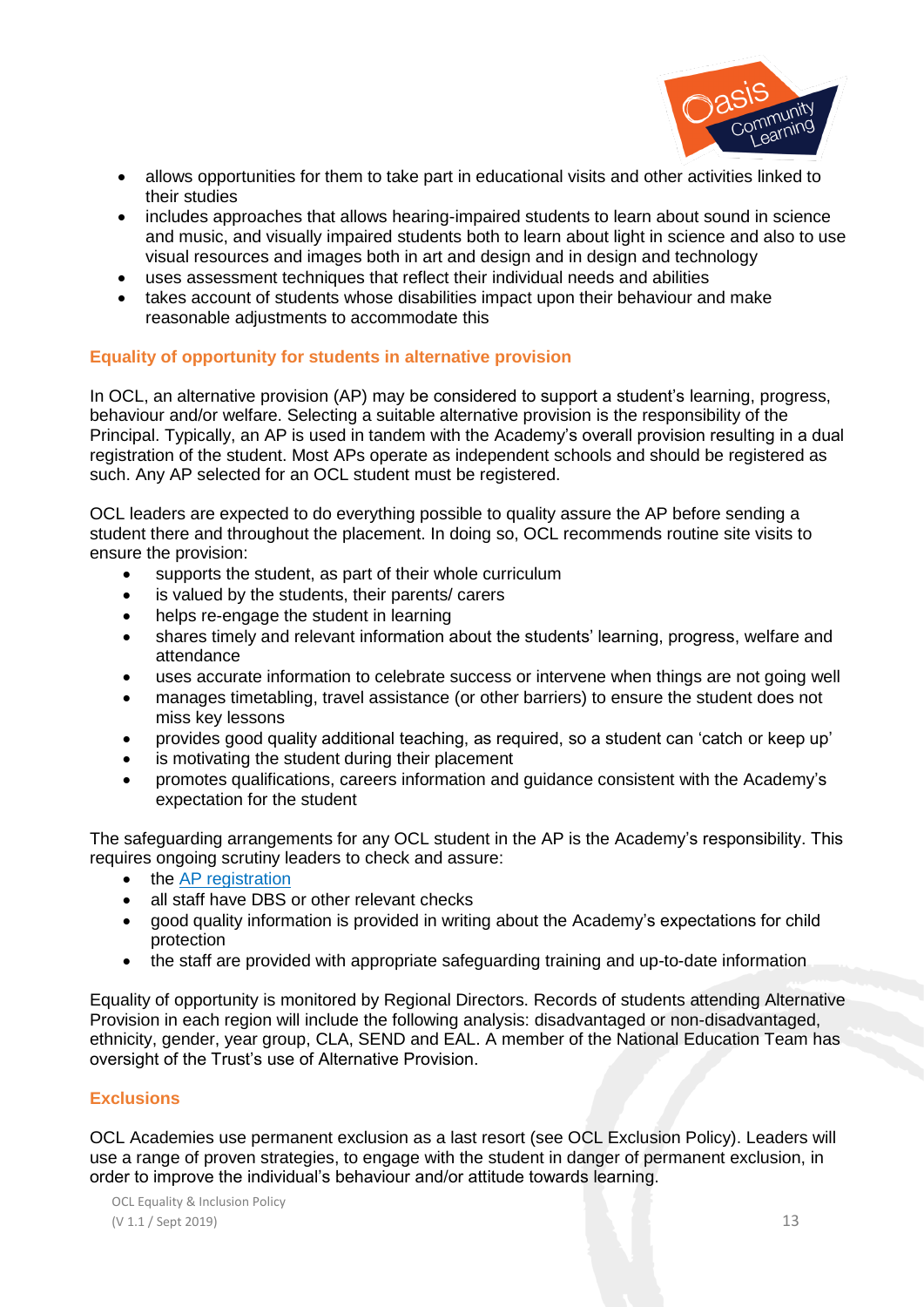

The OCL Behaviour for Learning Policy outlines the importance of three key levers to securing great student behaviour in our Academies: Academy culture, detail and clarity and maintaining the culture. Leaders analyse exclusions by different student groups including disadvantaged and SEND. The analysis will provide leaders with data that may result in changes being made to procedures and policies, including behaviour management strategies.

## **Oasis Hub Partnerships promoting Equality and Inclusion**

Oasis has developed Hub partnerships with the aim of reducing inequality so that students have the very best opportunities to become effective members of each of our communities. We are aware that some of our communities – despite bursting with potential – are so often characterised by inadequate and disjointed services, social isolation and a sense of disempowerment. For this reason, Oasis works in and with communities to develop a 'community hub' model, which is based around the following principles:

- Excellent and integrated services (youth and children's work, community empowerment, education and housing)
- Local leadership and empowerment
- A focus on the formation of character and spirituality

Our Hub work focuses on six areas:

- adult education
- youth and children's work
- community empowerment
- advice and support services
- health and wellbeing
- personal and spiritual formation

Best Practice, highlighting the work of the Hubs across the Trust, is shared by Oasis Community Partnerships through documents such as their annual Impact Report.

#### <span id="page-13-0"></span>**The specific duties required by Academies:**

- (a) to publish information to demonstrate how they are complying with the Public Sector Equality Duty,
- (b) to prepare and publish equality objectives (see Appendix D).

By 6 April 2012, Academies were obliged to publish their initial information (see Appendix C) and first set of objectives demonstrating how it complies with the general duty. *Academies have to update the published information at least annually and to publish objectives at least once every four years.* 

The duty is not prescriptive as to how it is satisfied so how one Academy complies with the duty in relation to a decision it is making can look different for organisations of different sizes and with different levels of resources. Therefore, in terms of publishing information and setting equality objectives, the requirements of the duty will not be the same for a one-form entry primary Academy as they are for a large secondary Academy.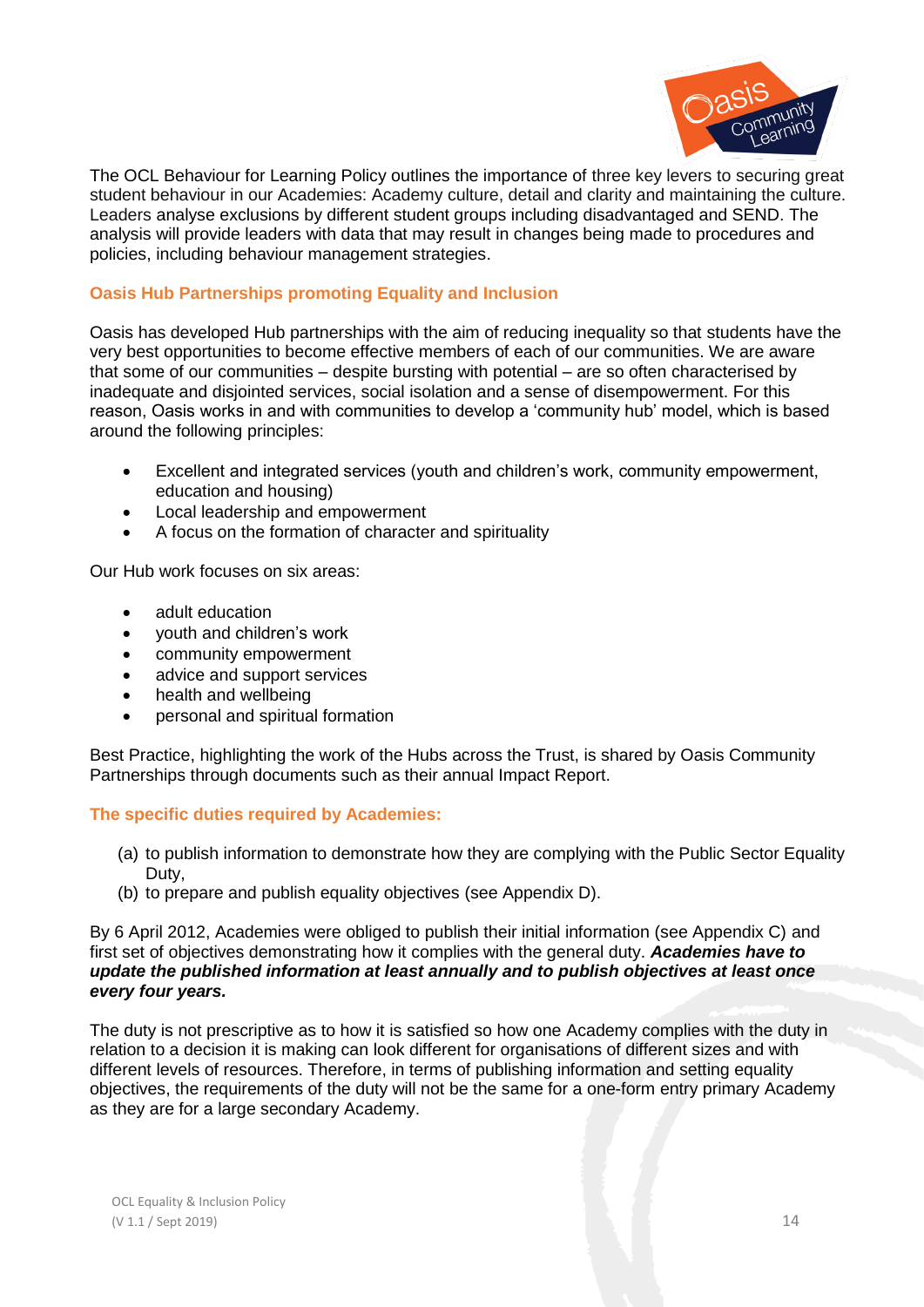

# **Equality objectives**

- Academies are free to choose the equality objectives that best suit their individual circumstances and contribute to the welfare of their students and the Academy community
- They should be used as a tool to help improve the Academy experience of a range of different students
- An Academy should set as many objectives as it believes are appropriate to its size and circumstances
- the objectives should fit the Academy's needs and should be achievable

Equality objectives may arise from analysis Academies have carried out on their published data or other information, where they have identified an area where there is potential for improvement on equalities, or they may – for example - be set in anticipation of a change in local circumstances. Some examples might be:

- to increase participation by black students in after school activities
- to reduce exclusion rates for black boys
- to narrow the gap in performance of disabled students
- to increase understanding between religious groups
- to reduce the number of homophobic incidents
- to raise attainment in English for boys
- to encourage girls to consider non-stereotyped career options
- to anticipate the needs of incoming students from a new group, such as traveller students

Equality objectives could be staff or community related too. For example, Academies could develop an objective around the staff ethnicity better reflecting the diversity in the community. See appendices.

# <span id="page-14-0"></span>**Training**

Academies must ensure that those colleagues with responsibility for Inclusion undertake regular training. This should include training focusing on Race or LGBTQ+ issues. Often the Regional Improvement Networks enable the sharing of best practice. The RINs are supported by work of the SEND Strategy Group.

The Trust has established close links to [Stonewall](https://www.stonewall.org.uk/) who provide regular training to become 'Stonewall Champions' and also provide support with curriculum development, inclusive environmental displays and specific queries from Academies around LGBT issues and promoting the rights of students who identify as lesbian, gay, bi or transgender.

#### **Best Practice**

The [OCL Best Practice](https://oasisit.sharepoint.com/sites/OCL-BP/SitePages/Inclusion.aspx) website is available to colleagues on SharePoint. This will take you to six case studies of Best Practice in Inclusion across the Trust from:

- OA Harpur Mount
- OA Long Cross
- OA Henderson Avenue
- OA Byron
- OA Limeside
- OA Pinewood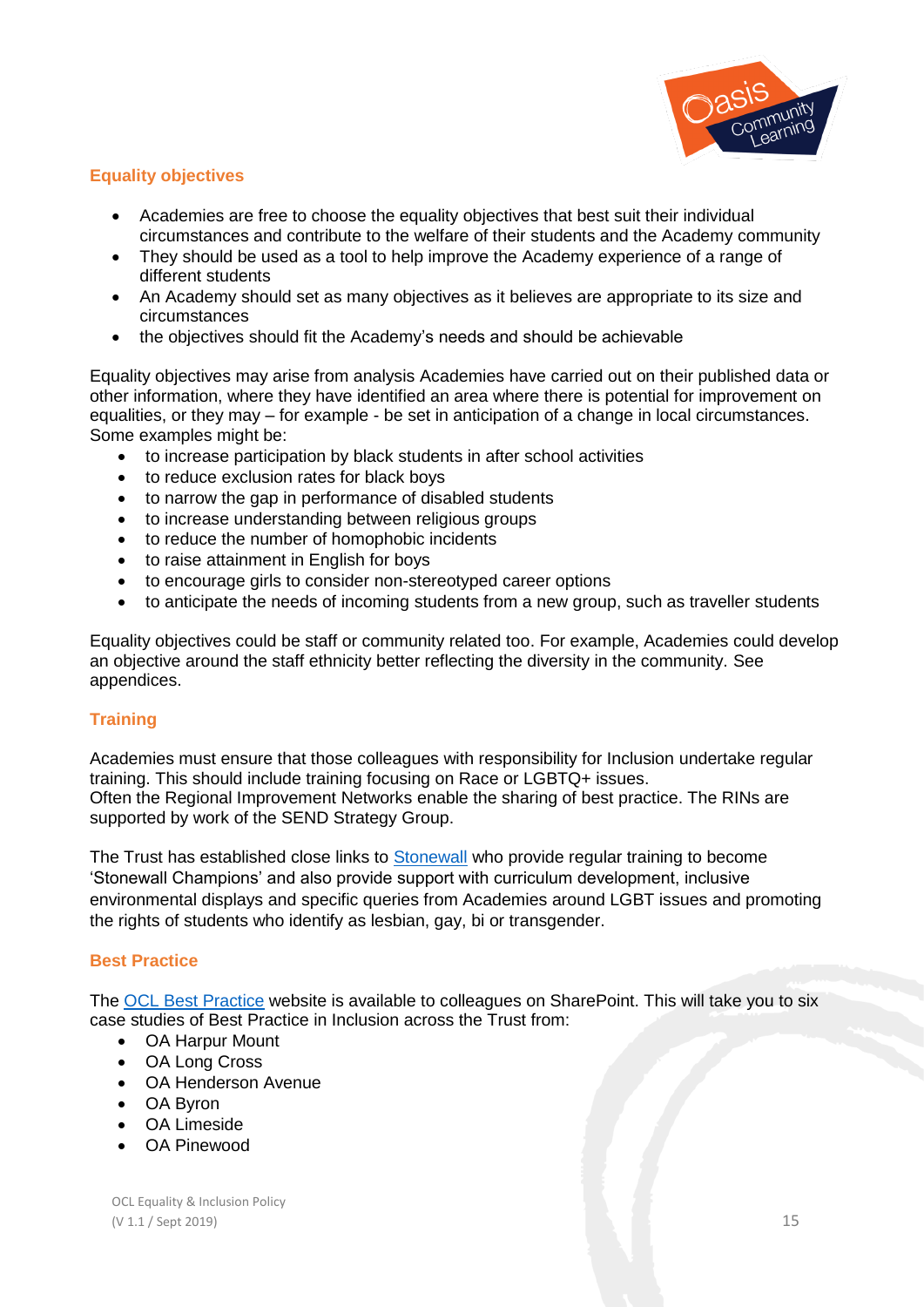

#### <span id="page-15-0"></span>**Arrangements for Complaints**

OCL aims to work with students and their families to ensure they achieve the best possible educational and social outcomes. However, where issues emerge, Academies have clear procedures in place to allow parents / carers to voice concerns about any aspect of their child's provision. OCL expect parents to raise matters through the OCL complaints procedure which is available on each Academy website.

#### <span id="page-15-1"></span>**Monitoring arrangements**

The Principal ensures the Academy comply with this policy. The Regional Director will ensure that the policy is being followed correctly and feedback any concerns from Academies to the National Education Team. The NET will review this policy regularly. At every review, the policy will be approved by the OCL CEO.

#### **Other policies**

Colleagues should also read the following policies for further details:

- [Anti-Bullying](https://oasisit.sharepoint.com/sites/PP/PolicyPortalLibrary/Anti-bullying%20Policy.pdf) Policy
- Staff Equality Policy
- [OCL SEND Policy](https://oasisit.sharepoint.com/sites/PP/PolicyPortalLibrary/Special%20Educational%20Needs%20and%20Disability%20SEND%20Policy.pdf)
- [OCL Behaviour for Learning Policy](https://oasisit.sharepoint.com/sites/PP/PolicyPortalLibrary/Behaviour%20for%20Learning%20Policy.pdf)
- **[OCL Trust Learning Policy](https://oasisit.sharepoint.com/sites/PP/PolicyPortalLibrary/Learning%20Policy%20(Draft).pdf)**
- [OCL Complaints Policy](https://oasisit.sharepoint.com/sites/PP/PolicyPortalLibrary/Complaints%20Policy.pdf)

# **Actions and starting points for Academy leaders**

- This policy must be shared with your whole staff. How will you enable this to happen?
- It would be useful for all staff to watch Oasis Equality, Diversity and Inclusion video on Induction and training zone
- Who is your Diversity Champion?
- Are you regularly connecting with the Oasis Equality, Diversity and Inclusion Portal, including the diversity calendar, featured events and the range of resources
- You may find it useful to create an Academy Equality, Diversity and Inclusion Action Plan with the support of the National E, D & I Steering group
- Who on the Hub Council is your Equality and Diversity Champion?
- Has a member of your staff attended the Stonewall tackling homophobic, biphobic and transphobic bullying and language in school training?
- Does your curriculum reflect diversity and inclusion as outlined in this policy?
- Do your acts of worship follow the guidance here?
- Does practice in your Academy match the policy for:
	- $\checkmark$  Student leadership
	- $\checkmark$  Single sex classes
	- $\checkmark$  Single sex sport
	- $\checkmark$  Uniform policy
- Who is your pupil premium champion?
- Do your staff know what you are doing to break down barriers to learning for different groups within your Academy?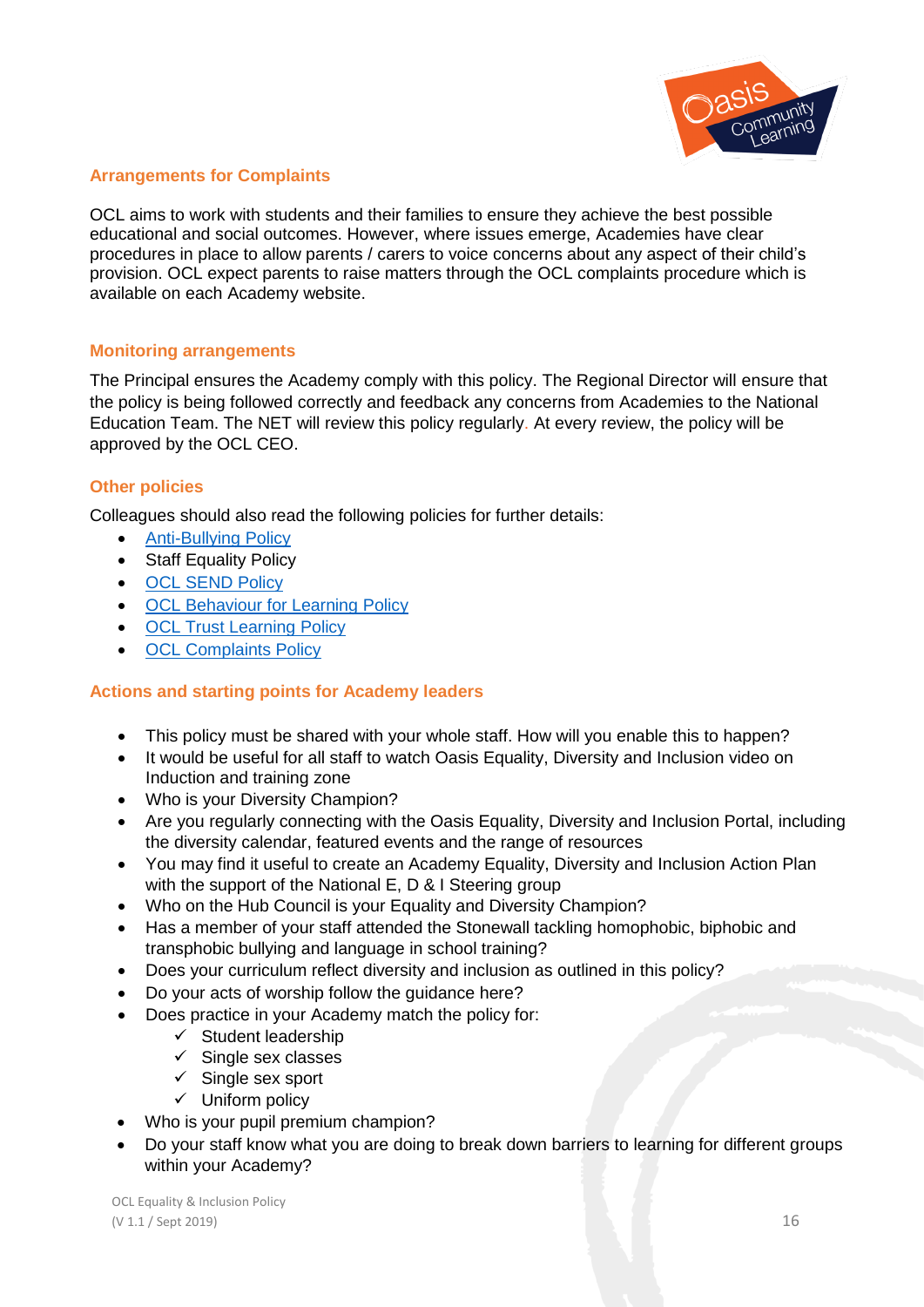

- Do your staff employ a range of the strategies for inclusion in their teaching?
- Do you review the impact of your pupil premium plan each term and adjust it accordingly?
- How often do you use student voice and act on the findings?
- Who is your leader for LAC?
- Does each LAC have a care plan, including a PEP?
- Have you considered national recognition for your great work on inclusion and equality?
- Is your accessibility plan up to date and on your Academy website?
- Do you follow the alternative provision guidance outlined in this policy?
- Have you published your Equality Objectives on your Academy website?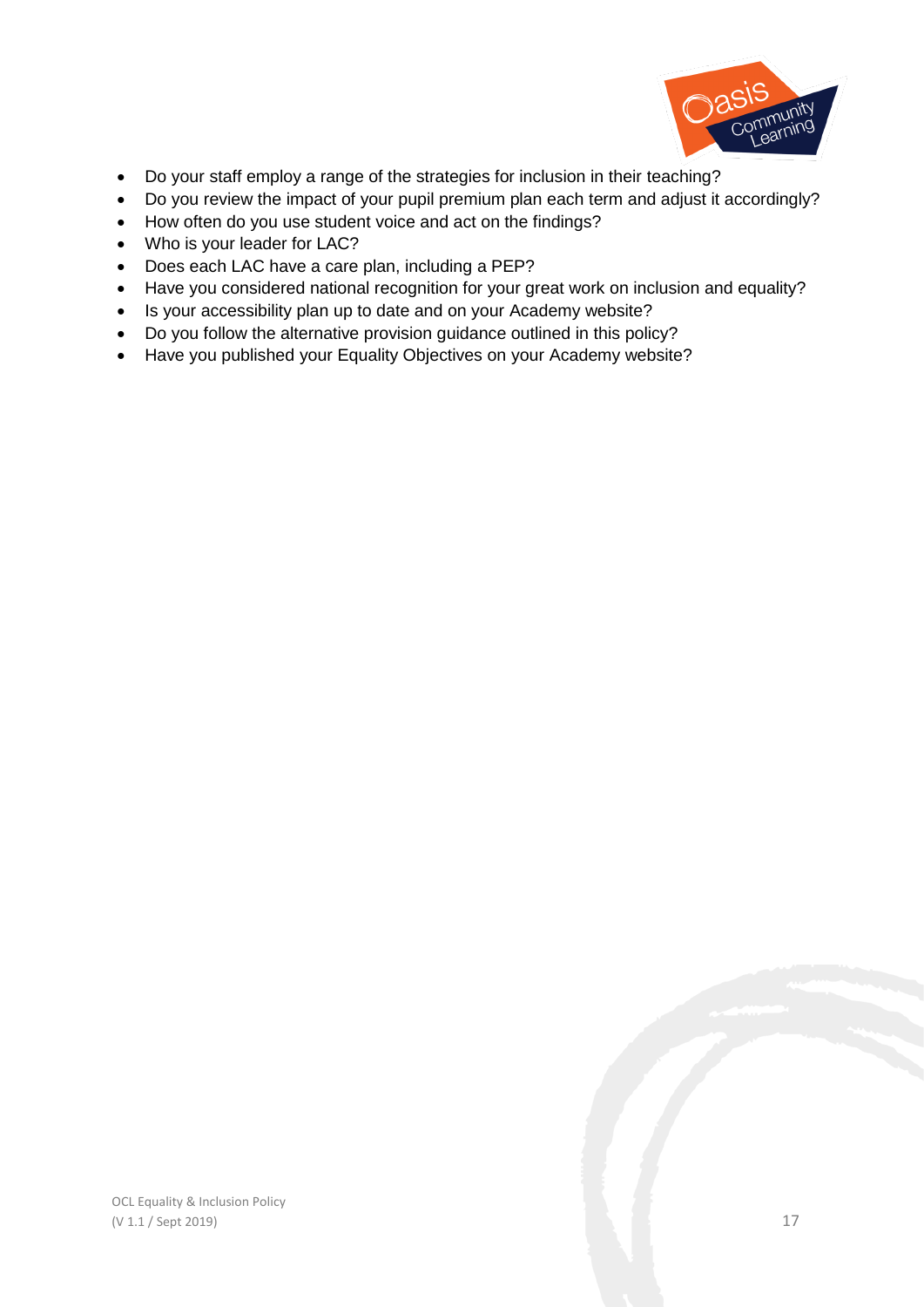

# <span id="page-17-0"></span>**Appendix A: Accessibility plan template**

# **Legal Background**

Under the Equality Act 2010 all Academies must have an [Accessibility Plan.](http://www.legislation.gov.uk/ukpga/2010/15/schedule/10) The Equality Act 2010 replaced all existing equality legislation including the DDA. The effect of the laws is the same as in the past, meaning that 'Schools cannot lawfully discriminate against students because of protected characteristics including sex, race, disability, religion or belief and sexual orientation'.

This plan has been developed in conjunction with students, parents, staff and the Regional Director and will advise other Academy planning documents.

The plan will be reviewed by the Academy and monitored by the Regional Director

The Monitoring and Standards Team will look at policy in to practice: how does the Accessibility Plan impact on the curriculum and classroom practice? How is the SENCO overseeing the implementation of the plan?

This Accessibility Plan sets out the proposals to increase access to education for disabled students in the three areas required by the planning duties in the DDA:

- 1. Increasing the extent to which disabled students can participate in the Academy curriculum; which includes teaching and learning and the wider curriculum of the Academy, such as participation in after school clubs, leisure and cultural activities or Academy visits;
- 2. Improving the environment of the Academy to increase the extent to which disabled students can take advantage of education and associated services;
- 3. Improving the delivery to disabled students of information, which is provided in writing for students who are not disabled

| Aim                                                                          | <b>Current good</b><br>practice<br>Include<br>established<br>practice and<br>practice under<br>development | <b>Objectives</b><br>State short,<br>medium and<br>long-term<br>objectives | <b>Actions to</b><br>be taken | Person<br>responsible | Date to<br>complete<br>actions by | <b>Success</b><br>criteria |
|------------------------------------------------------------------------------|------------------------------------------------------------------------------------------------------------|----------------------------------------------------------------------------|-------------------------------|-----------------------|-----------------------------------|----------------------------|
| Increase access<br>to the<br>curriculum for<br>students with a<br>disability |                                                                                                            |                                                                            |                               |                       |                                   |                            |
| Improve and<br>maintain access<br>to the physical<br>environment             |                                                                                                            |                                                                            |                               |                       |                                   |                            |
| Improve the<br>delivery of<br>written<br>information to<br>students          |                                                                                                            |                                                                            |                               |                       |                                   |                            |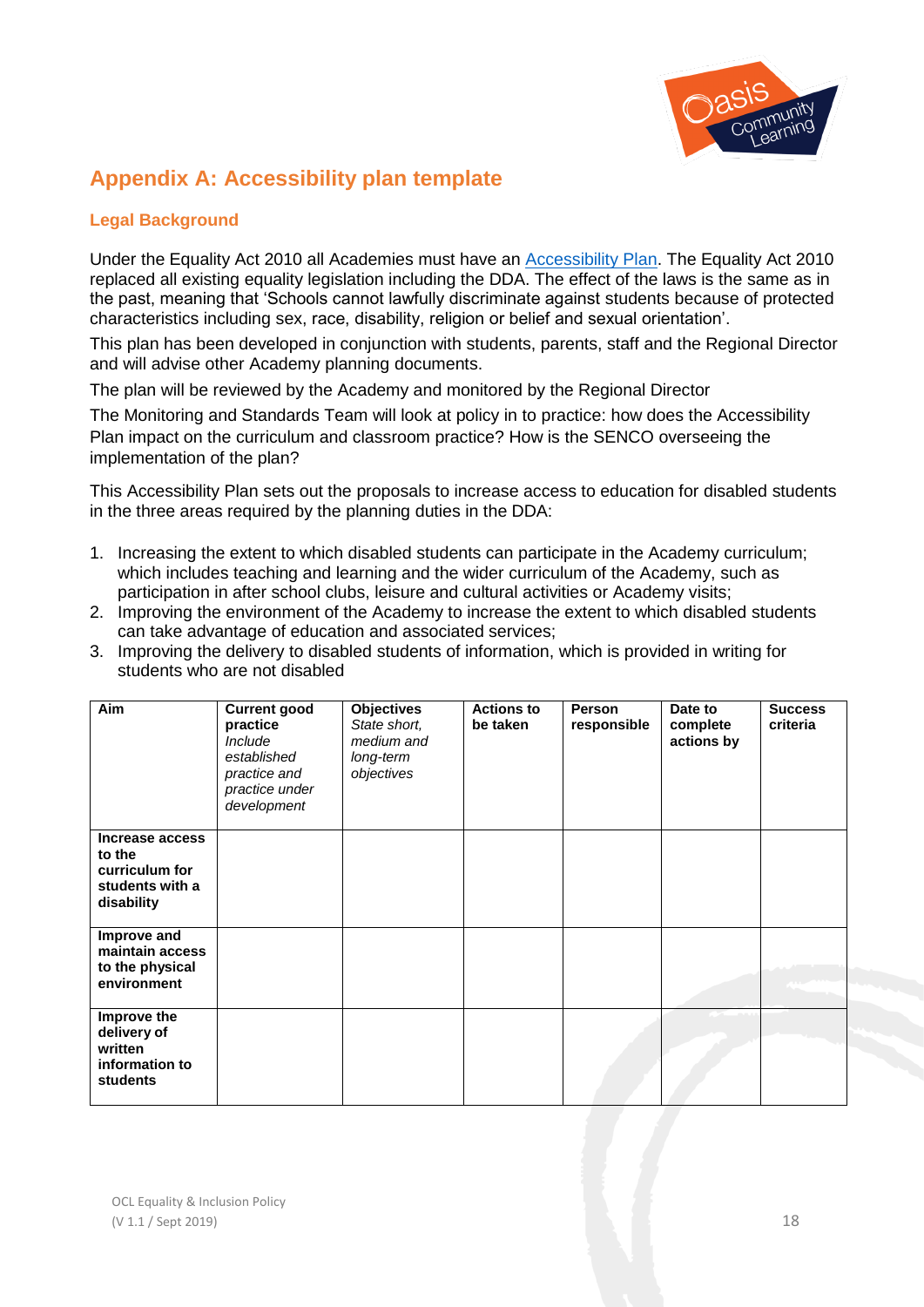

# **Appendix B: Support for Students with English as an Additional Language**

# **EAL Provision at OA Foundry**

This is an overview of the strategies employed at OA Foundry to support students with EAL:

- Expectations meetings in every year group and welcome at the start of the term opportunity to develop relationships with families
- Parent workshops based on a fun activity to encourage parents to come in and work alongside their child – opportunity for staff to develop relationships and target hard to reach parents
- $\bullet$  Inductions parents taken around the Academy informal chat about the needs of the child
- If needs and issues shared then sign post to Hub/ contact details shared of external services involved with the family
- Curriculum letter sharing curriculum with parents/ key vocab on website
- Transition meetings  $EY 2$  settling in meetings with parent and child expectations, uniform and staggered intake plan is shared
- Parent workshops Reading/phonics/modelling of teaching strategies to support learning at home
- Homework differentiated
- Targeted intervention phonics, reading, maths etc. tailored to needs of individual students
- Young interpreters interpret for parents and staff
- Welcome information leaflet outlines Academy day
- Uniform stand in reception area to support parents understanding of what is required
- Building relationships with parents who are then able to translate for staff to communicate those hard to reach families at the door and playground - senior leaders at hand for quick conversations
- Buy in to **Big word** Phone Company who will translate over the phone subscription paid annually – we are in the process of buying into this
- Multilanguage signs and books in the environment
- Website translated into all languages for parents to access
- Newsletter, text message, letters and verbal face to face interactions
- Hub support parents and signpost them to services to support them to solve challenging issues and problems regarding housing, benefits, jobs, social services etc.
- Parent volunteering to support upskilling of other parents Beauty, sewing, cooking
- Cook and share volunteers cook traditional dishes and share with each other –common language of food and true community spirit – ingredients donated by Fair share and Junk food project
- Class assemblies focus around religious festivals
- Black history and Oasis India week opportunity to share cultures
- Playground buddies /student council student's active voice in wanting to create a happy learning community
- Languages display celebrate we are all from different parts of the world yet the 9 habits unite us in wanting to create a better world
- Languages spoken in each class card displayed on the door of each classroom as you walk in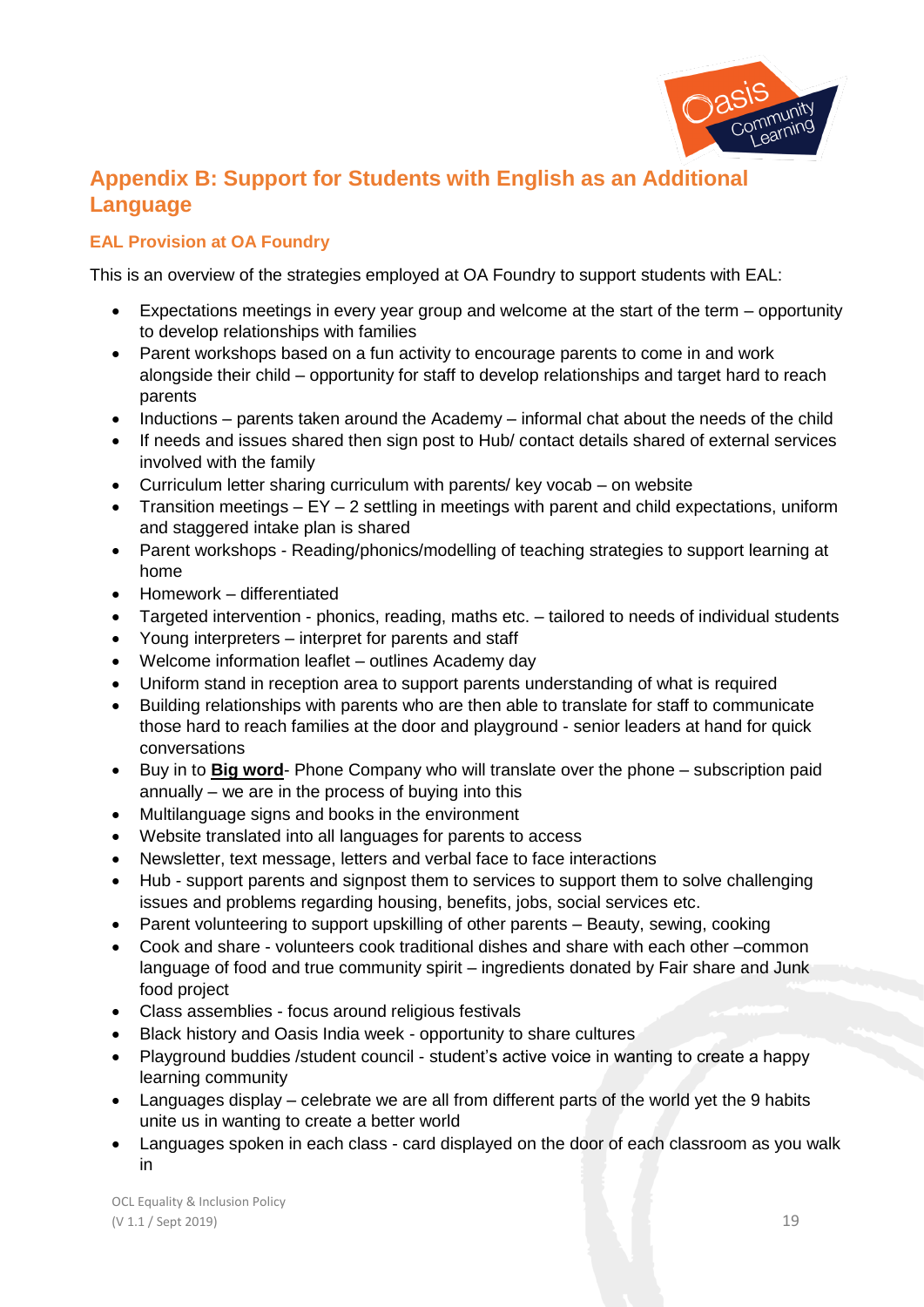

- Culture in Academy where children speak in their own language to help support other students with no or little English
- Individual education plan specifically created for EAL students this is shared with parents in review meetings. Teachers use EAL profile screening tool to assess the students before creation of IEP.
- Wellcomm screening targeting language development
- Elklan level 3
- IQM quality mark
- Investors in Diversity award
- School of Sanctuary
- Sports is promoted universal language of team spirit
- Makaton to support early language and communication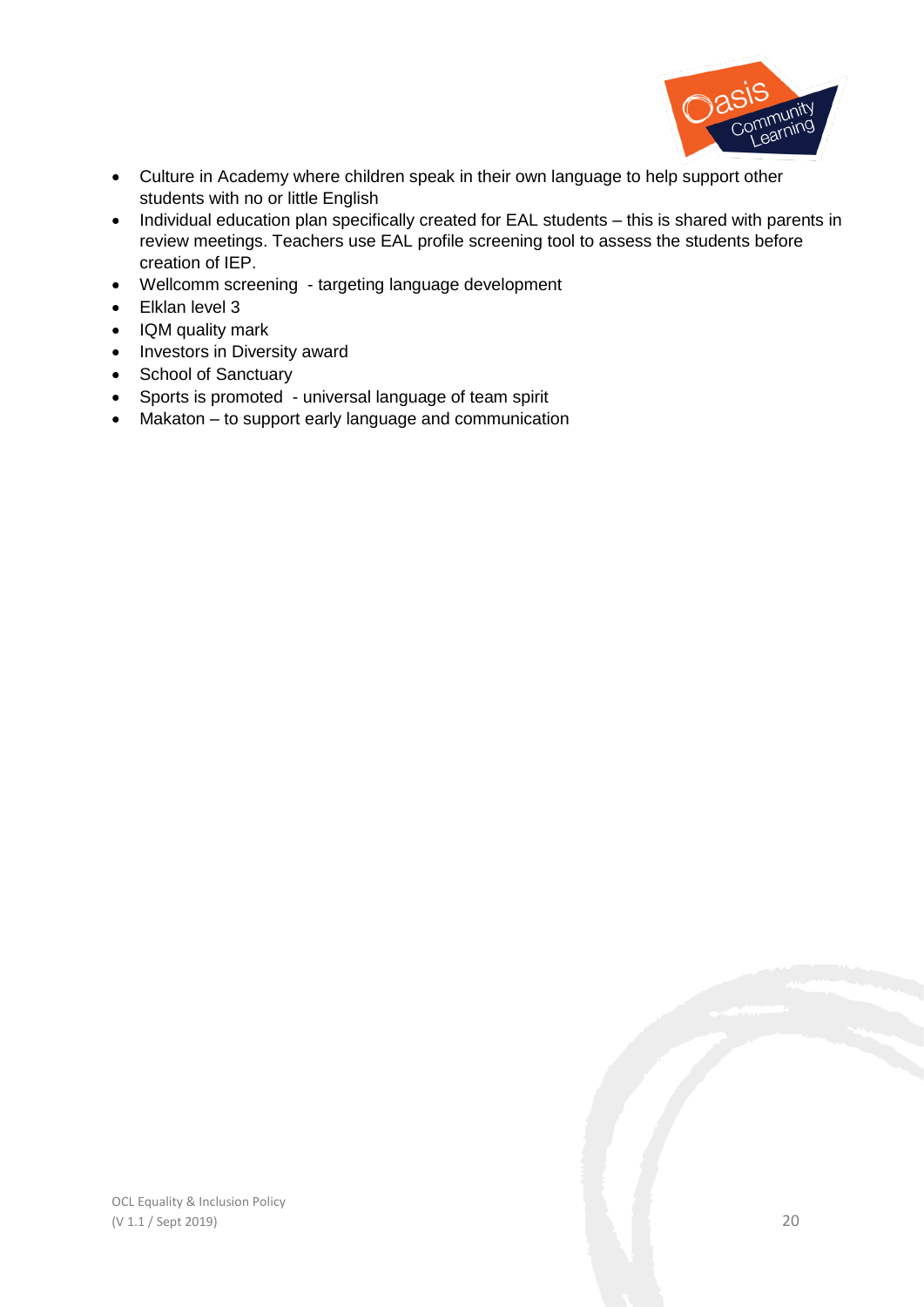

# **Appendix C: Example of Academy Equalities Analysis**

#### **Step 1 Get a group together**

Bring together a group of people to work through the equality analysis process.

#### **Step 2 Gather up your existing information**

Collect together the information you already hold that relates to equalities. This can include: Data from the following (where applicable to your setting)

- Management information system (MIS)
- Local community profile
- Setting population
- Children's attainment/EYFS profile scores
- Attendance and absences
- Exclusions/withdrawals
- Participation in other activities/opportunities provided at the setting
- Prejudice–based bullying log
- Staff profile
- Trustee /management profile

#### **Step 3 Organise your data**

You need to analyse your data according to all the *protected characteristics* that are set out in the Equality Act. It is unlikely that your setting will hold data on all of these characteristics. You are not required to collect any more data for this exercise. Instead, where there are gaps you need to consider whether you need more information. If so, you may choose to collect this data in future.

#### **Step 4 Examine the data**

Go through the data you have collected and note down any apparent inequalities between different groups. Do this systematically considering each of the different protected characteristics in turn (including any that you have added). Ask questions such as:

- How does boys' development compare with that of girls?
- Is attendance at parents' forum meetings comparable for different ethnicities?
- Do disabled children/students participate in additional activities that you organise?
- Are certain groups of students over represented in exclusions/withdrawals from setting?
- Do disabled adults participate in setting events? Who are the victims of bullying?
- Who are the perpetrators?
- Have there been any disability, homophobic, transphobic hate incidents?
- What about other prejudices, e.g. those based on race or religion?
- As you ask these questions, make a note of any potential issues regarding equality and also any examples of measures that you are already taking to address inequality. Use the equality audit document at the end of this tool kit.

#### **Step 5 Compile a list of possible actions**

Examine in turn each of the inequalities that you noted as you analysed your data (or external sources of data). Consider what these inequalities might indicate in terms of the three arms of the public sector equality duty.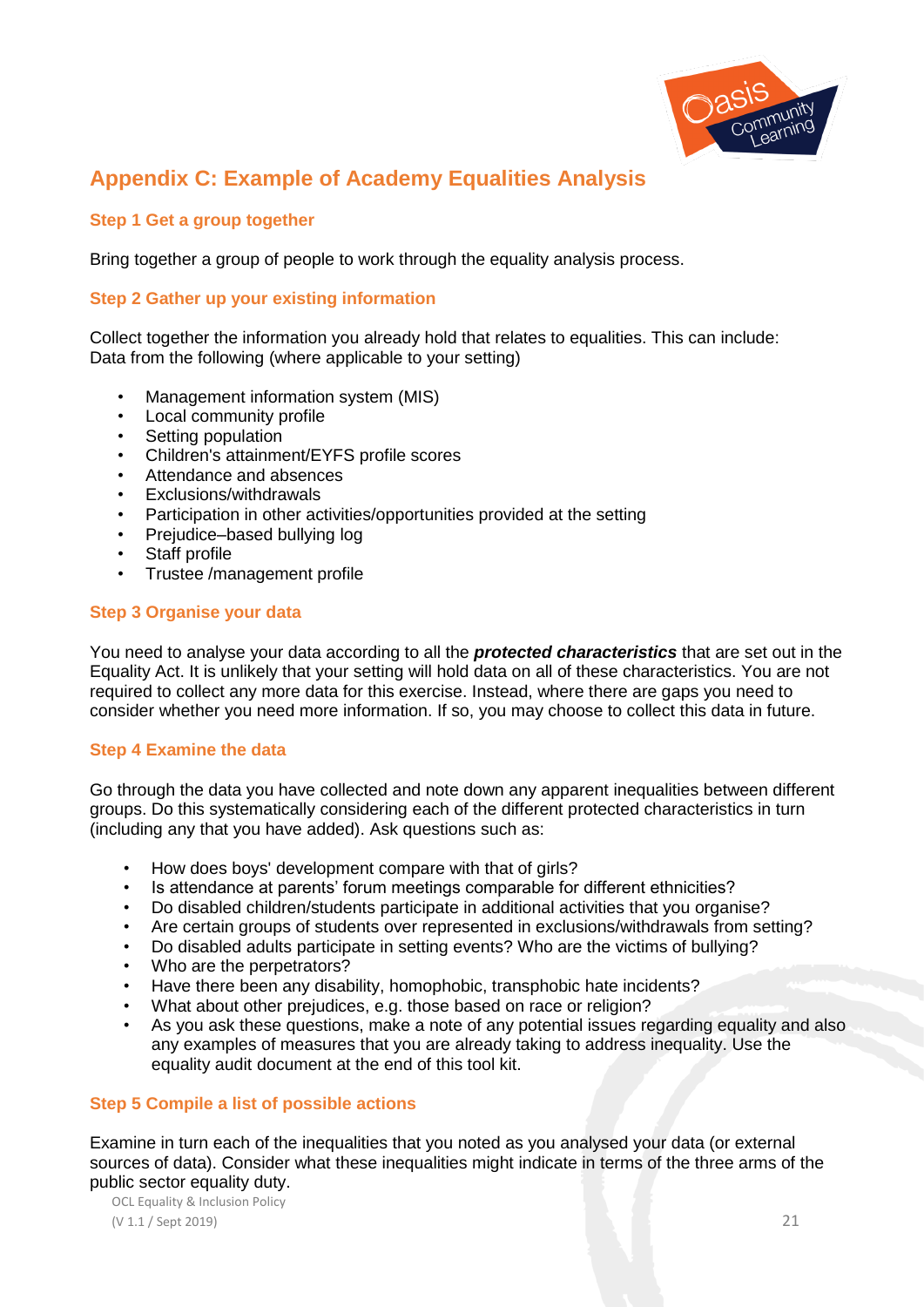

When you are considering what steps to take remember that it is quite lawful for settings to target measures that are designed to alleviate disadvantages experienced by, or to meet the particular needs of, children/students with particular protected characteristics. This is called *Positive Action.*  It needs to be a proportionate way of achieving the relevant aim – for example providing special support for Traveller children or a project to engage specifically with families who are newly arrived in the country. If you are not sure of the answer to any of the questions note down what steps you could take to find out more. When you have considered all the inequalities in turn then you will end up with a list of steps for action. Some may be quite straightforward and you can implement these at once. Others will require careful consideration and planning before they can be implemented. You will need to draw up priorities for action.

#### **Step 6 Identify priorities for action**

It is unlikely that you can make all the improvements you would like at once; therefore you need to identify some realistic priorities for action that will have the maximum effect on equality in your setting. These priorities will become your *equality objectives*. Equality objectives, by law, need to be *specific* and *measurable* so it is not enough to simply identify a general priority, you will need to consider what *outcome* you want to achieve and how you will measure your progress towards this.

#### **Step 7 Publish equality information and objectives**

#### **Step 8 Review your progress**

The equality information you publish is required by law to be reviewed and updated annually and objectives need to be updated every four years. We recommend that you update your setting information and report on progress towards your objectives at least once a year. Additionally whenever you are considering introducing a new policy or changing your practice you need to consider how this will impact on equality.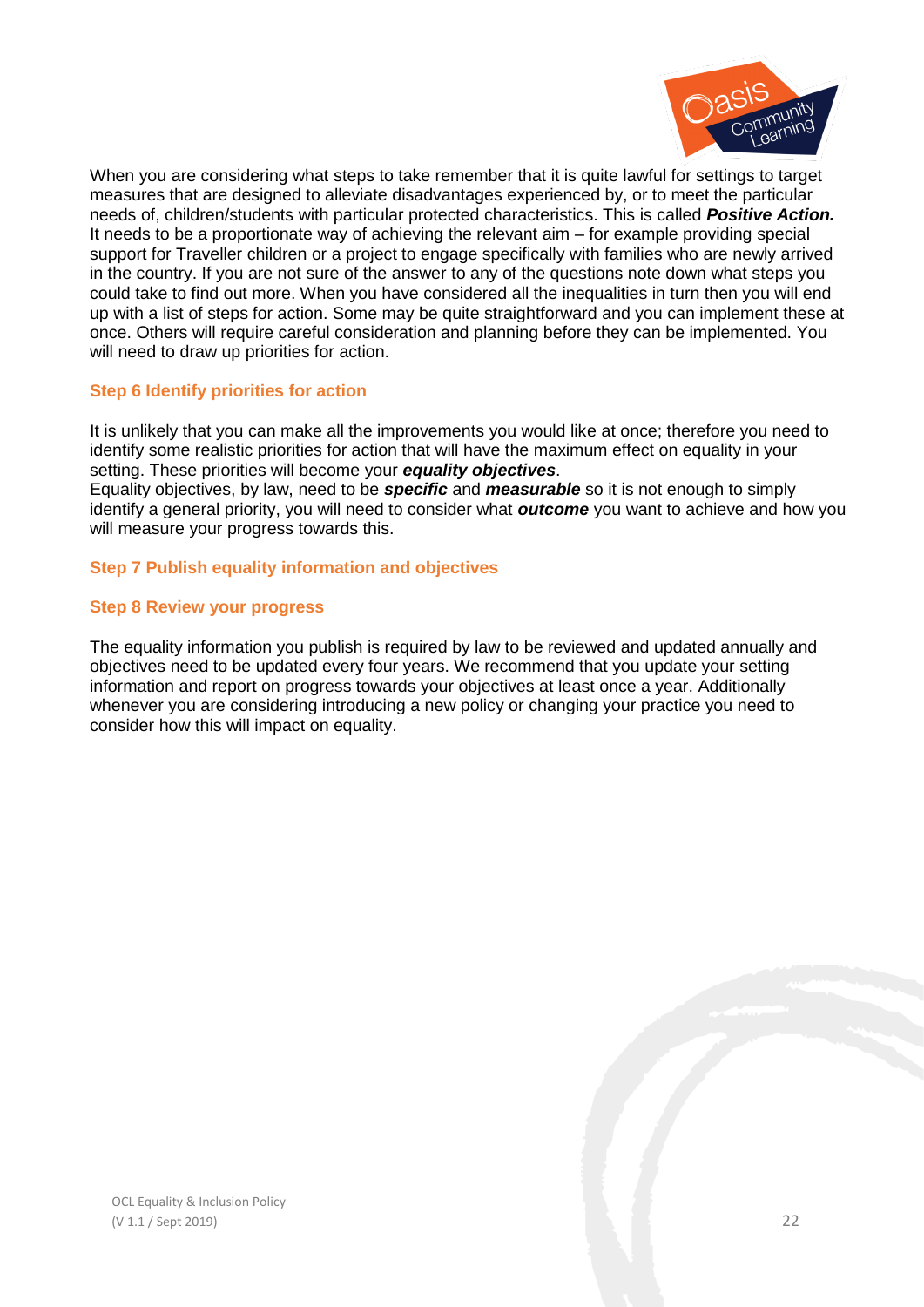

# **Appendix D: Equality objectives**

*Examples of equality objectives*

#### **Objective 1**

*Undertake an analysis of recruitment data and trends with regard to race, gender and disability by July, and report on this to the staffing and pay sub-committee of the governing board.*

- Why we have chosen this objective:
- To achieve this objective we plan to:
- Progress we are making towards this objective:

#### **Objective 2**

*Have in place a reasonable adjustment agreement for all staff with disabilities by July, to meet their needs better and ensure that any disadvantages they experience are addressed.*

- Why we have chosen this objective:
- To achieve this objective we plan to:
- Progress we are making towards this objective:

#### **Objective 3**

*Increase the representation of teachers from local black and minority ethnic communities over a 4 year period (from this July to July in 4 years' time), so that this group increases from 10% to 25% of the teaching workforce.*

- Why we have chosen this objective:
- To achieve this objective we plan to:
- Progress we are making towards this objective:

#### **Objective 4**

*Train all members of staff and governors involved in recruitment and selection on equal opportunities and non-discrimination by the beginning of the next academic year. Training evaluation data will show that 100% of those attending have a good understanding of the legal requirements.*

- Why we have chosen this objective:
- To achieve this objective we plan to:
- Progress we are making towards this objective:

#### **Objective 5**

*Include the 'Two Ticks' positive about people with disabilities symbol on all job adverts, application forms and information by January of next year, to help address the under-representation of people with disabilities in the Academy workforce.*

- Why we have chosen this objective:
- To achieve this objective we plan to:
- Progress we are making towards this objective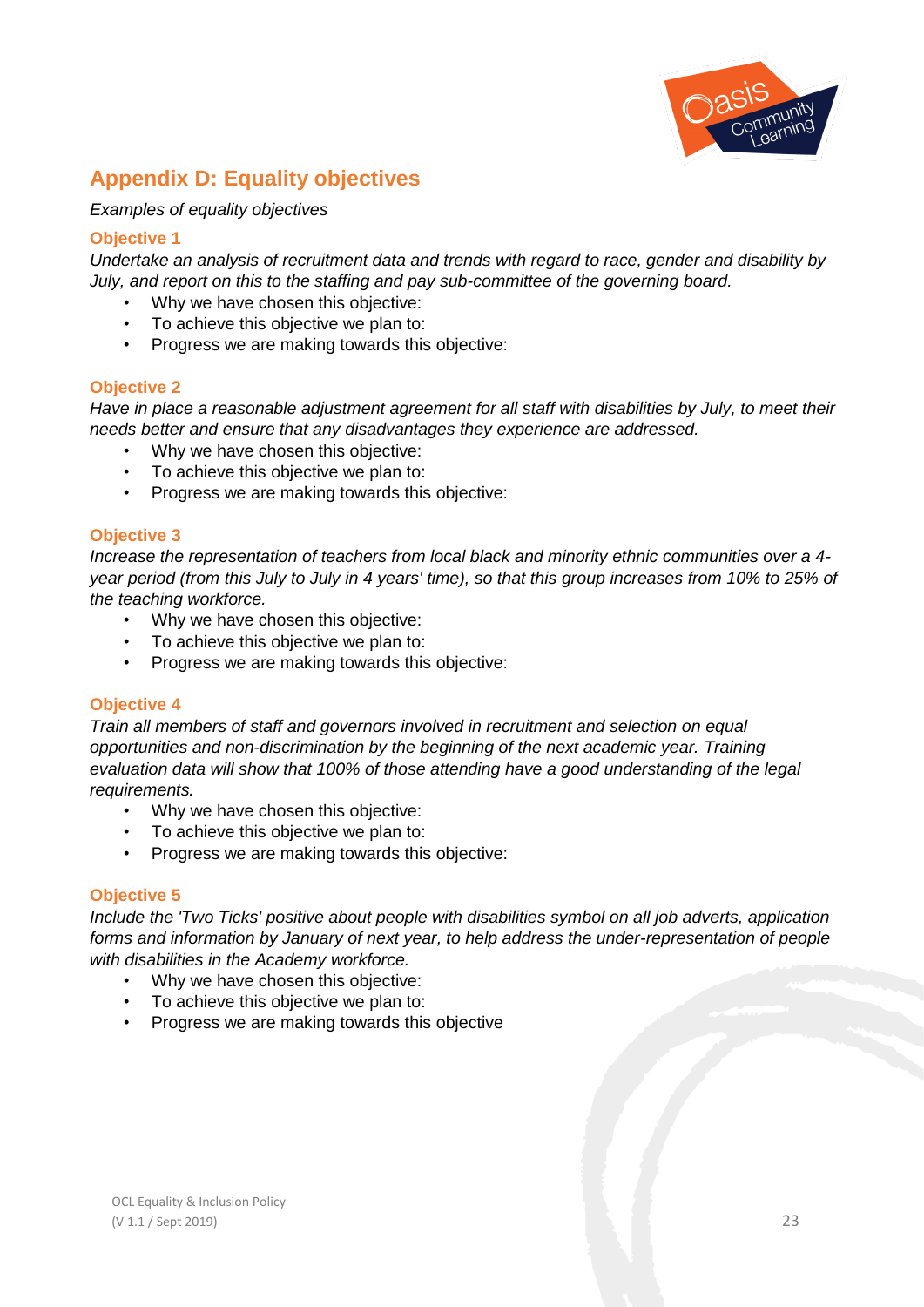

**Equality Objectives** that meet the 'specific' and 'measurable' criteria:

| Primary                                                                                                                                                                            | <b>Secondary</b>                                                                        |
|------------------------------------------------------------------------------------------------------------------------------------------------------------------------------------|-----------------------------------------------------------------------------------------|
| To promote spiritual, moral, social and cultural development through all<br>appropriate curricular opportunities, with particular reference to issues<br>of equality and diversity | To reduce the incidence of the use of homophobic language by<br>students in the Academy |
| To reduce prejudice and increase understanding of equality through                                                                                                                 | To narrow the gap between boys and girls in English KS3 and KS4                         |
| direct teaching across the curriculum                                                                                                                                              | results                                                                                 |
| To narrow the gap between boys and girls in mathematics at Level 5                                                                                                                 | To narrow the gap between boys and girls achievement and attitudes<br>throughout year 9 |
| To reduce the incidence of hostile attitudes and behaviour towards,                                                                                                                | To foster good relations further between different communities within                   |
| and between, disabled and non-disabled students                                                                                                                                    | our Academy                                                                             |
| To narrow the gap between boys and girls in writing by the end of KS1                                                                                                              | To narrow the gap between the different ethnic groups in English KS3<br>and KS4 results |
| To promote cultural development and understanding through a rich                                                                                                                   | To reduce the number of prejudice-related incidents, in particular                      |
| range of experiences both in and beyond the Academy                                                                                                                                | towards Gypsy, Roma and Traveller students.                                             |
| To reduce the incidence of prejudice-related bullying in relation to the                                                                                                           | To promote cultural understanding between different ethnic groups                       |
| protected characteristics listed in the Equality Act 2010                                                                                                                          | within our Academy community.                                                           |

# **Grid for Equality Objectives**

| <b>Objectives</b> | <b>Person(s)</b><br>Responsible | <b>Actions</b><br><b>Required</b> | <b>Timescale</b> | <b>Outcomes</b> | <b>Monitoring</b> |
|-------------------|---------------------------------|-----------------------------------|------------------|-----------------|-------------------|
|                   |                                 |                                   |                  |                 |                   |
|                   |                                 |                                   |                  |                 |                   |
|                   |                                 |                                   |                  |                 |                   |
|                   |                                 |                                   |                  |                 |                   |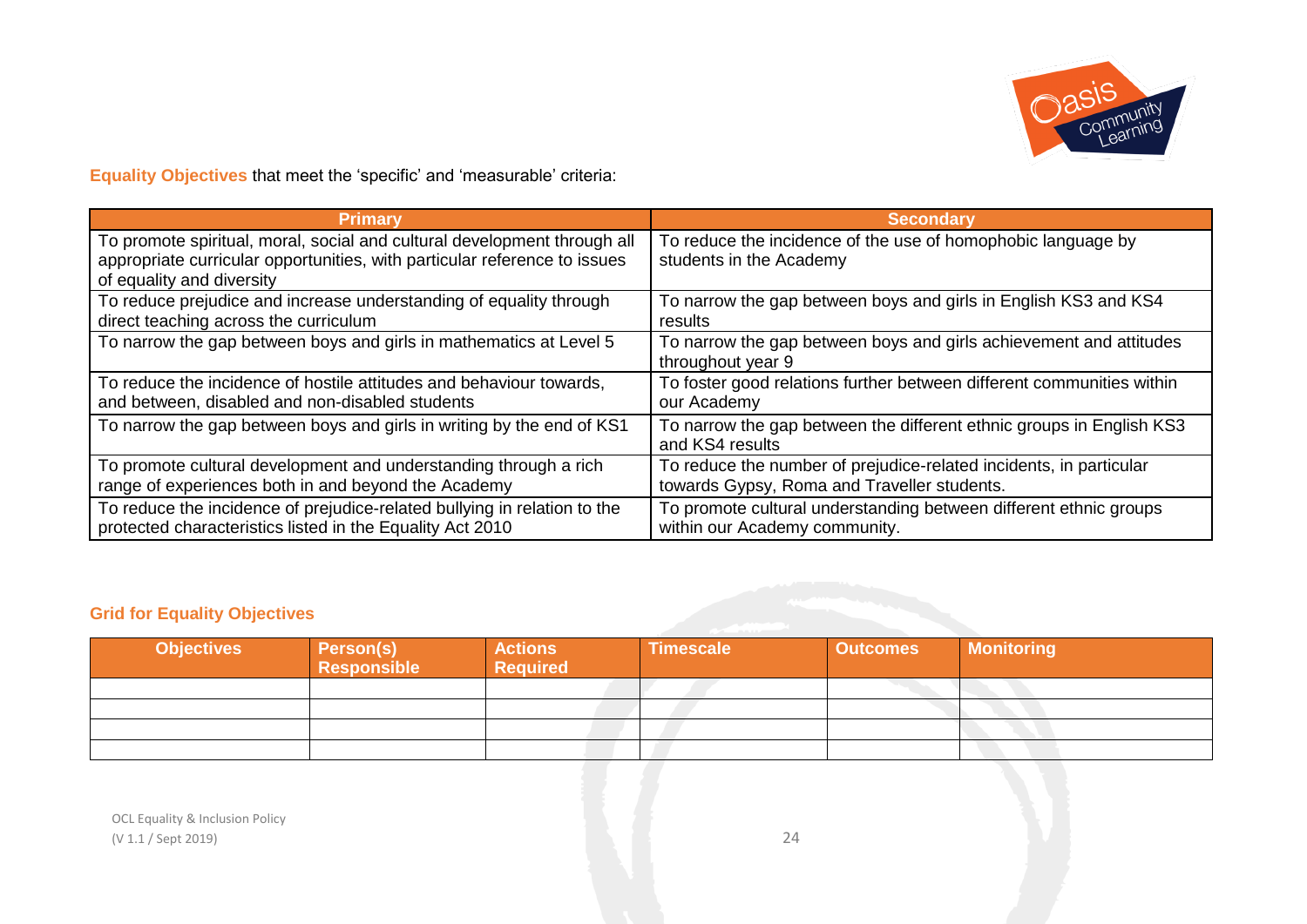

# **RACI matrix**

| <b>Policy Element</b>                                           |       |            | Leadership     |                   | Academy              |              |                |                  | <b>Services</b>       |                      | <b>Team</b>           |                      |                  |                                 |           |
|-----------------------------------------------------------------|-------|------------|----------------|-------------------|----------------------|--------------|----------------|------------------|-----------------------|----------------------|-----------------------|----------------------|------------------|---------------------------------|-----------|
|                                                                 | Board | OCL<br>CEO | <b>OCL COO</b> | Regional Director | Academy<br>Principal | <b>SENCO</b> | LAC<br>Teacher | Role<br>$\omega$ | Role<br>$\rightarrow$ | Role<br>$\mathbf{v}$ | Role<br>$\rightarrow$ | Role<br>$\mathbf{v}$ | Role<br>$\omega$ | Role<br>$\overline{\mathbf{4}}$ | Role<br>ຕ |
| Oasis Equality, Diversity and Inclusion Objectives<br>2019-2022 |       |            |                |                   |                      |              |                |                  |                       |                      |                       |                      |                  |                                 |           |
| Oasis 9 habits                                                  |       |            |                |                   |                      |              |                |                  |                       |                      |                       |                      |                  |                                 |           |
| Curriculum                                                      |       |            |                |                   |                      |              |                |                  |                       |                      |                       |                      |                  |                                 |           |
| Sport                                                           |       |            |                |                   |                      |              |                |                  |                       |                      |                       |                      |                  |                                 |           |
| Champions                                                       |       |            |                |                   |                      |              |                |                  |                       |                      |                       |                      |                  |                                 |           |
| Acts of worship                                                 |       |            |                |                   |                      |              |                |                  |                       |                      |                       |                      |                  |                                 |           |
| Uniform                                                         |       |            |                |                   |                      |              |                |                  |                       |                      |                       |                      |                  |                                 |           |
| Student leadership                                              |       |            |                |                   |                      |              |                |                  |                       |                      |                       |                      |                  |                                 |           |
| Single sex classes                                              |       |            |                |                   |                      |              |                |                  |                       |                      |                       |                      |                  |                                 |           |
| Anti-bullying                                                   |       |            |                |                   |                      |              |                |                  |                       |                      |                       |                      |                  |                                 |           |
| Identifying groups of vulnerable students                       |       |            |                |                   |                      |              |                |                  |                       |                      |                       |                      |                  |                                 |           |
| Effective use of pupil premium                                  |       |            |                |                   |                      |              |                |                  |                       |                      |                       |                      |                  |                                 |           |
| Extra-curricular activities                                     |       |            |                |                   |                      |              |                |                  |                       |                      |                       |                      |                  |                                 |           |
| Looked after children                                           |       |            |                |                   |                      |              |                |                  |                       |                      |                       |                      |                  |                                 |           |
| Working with parents and carers                                 |       |            |                |                   |                      |              |                |                  |                       |                      |                       |                      |                  |                                 |           |
| <b>Accessibility Plans</b>                                      |       |            |                |                   |                      |              |                |                  |                       |                      |                       |                      |                  |                                 |           |
| <b>Academy Equality Objectives</b>                              |       |            |                |                   |                      |              |                |                  |                       |                      |                       |                      |                  |                                 |           |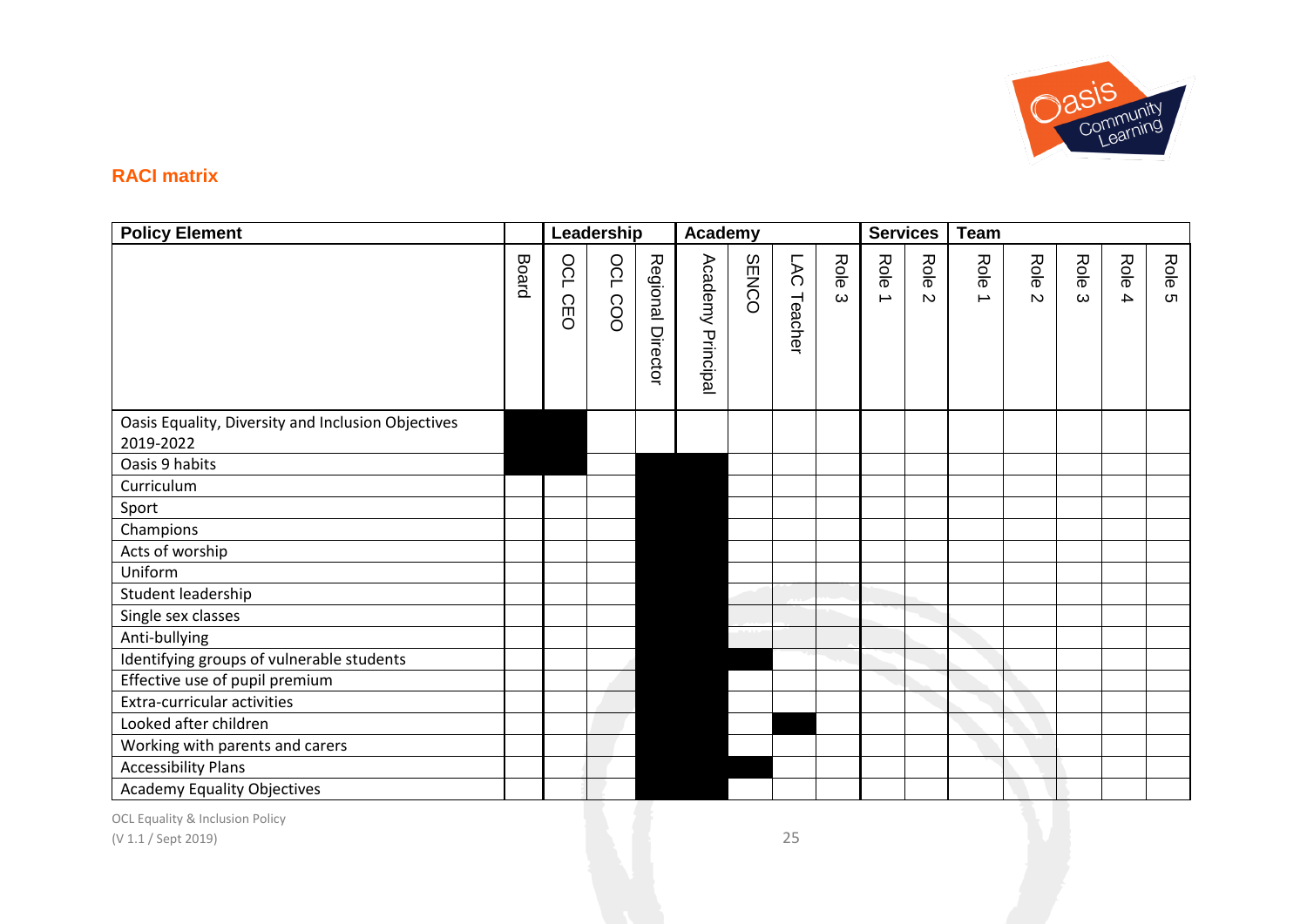

# **Document Control**

# **Changes History**

| <b>Version</b> | <b>Date</b> | <b>Amended by</b> | <b>Recipients</b>         | <b>Purpose</b>       |
|----------------|-------------|-------------------|---------------------------|----------------------|
| 1.0            | Jan 2019    | Chris Chamberlain | <b>All OCL Principals</b> | Updated legislation  |
| 1.1            | Jan 2019    | Chris Chamberlain | <b>All OCL Principals</b> | Move to Hub Councils |
|                |             |                   |                           |                      |
|                |             |                   |                           |                      |

# **Policy Tier**

 $\boxtimes$  Tier 1

 $\Box$  Tier 2

 $\Box$  Tier 3

 $\Box$  Tier 4

# **Owner**

Chris Chamberlain

# **Contact in case of query**

[chris.chamberlain@oasisuk.org](mailto:chris.chamberlain@oasisuk.org)

# **Approvals**

This document requires the following approvals.

| <b>Name</b> | Position   | <b>Date Approved</b>          | <b>Version</b> |
|-------------|------------|-------------------------------|----------------|
| John Murphy | <b>CSG</b> | 14 <sup>th</sup> January 2019 | 1.1            |
|             |            |                               |                |
|             |            |                               |                |
|             |            |                               |                |

# **Position with the Unions**

Does the policy require consultation with the National Unions under our recognition agreement? ☐ Yes

☒ No